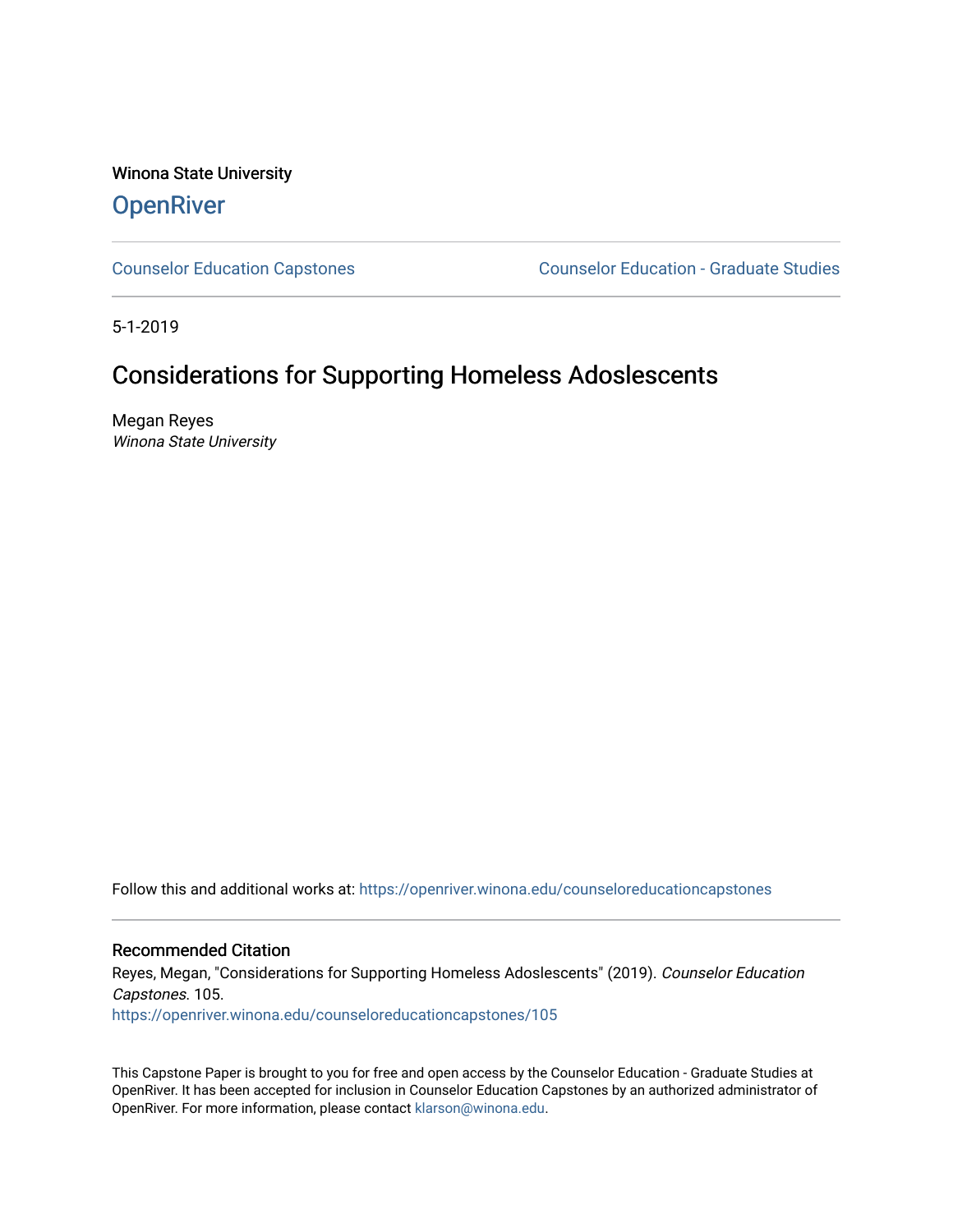Considerations for Supporting Homeless Adolescents

Megan Reyes

A Capstone Project submitted in partial fulfillment of the

requirements for the Master of Science Degree in

School Counseling at

Winona State University

Spring 2019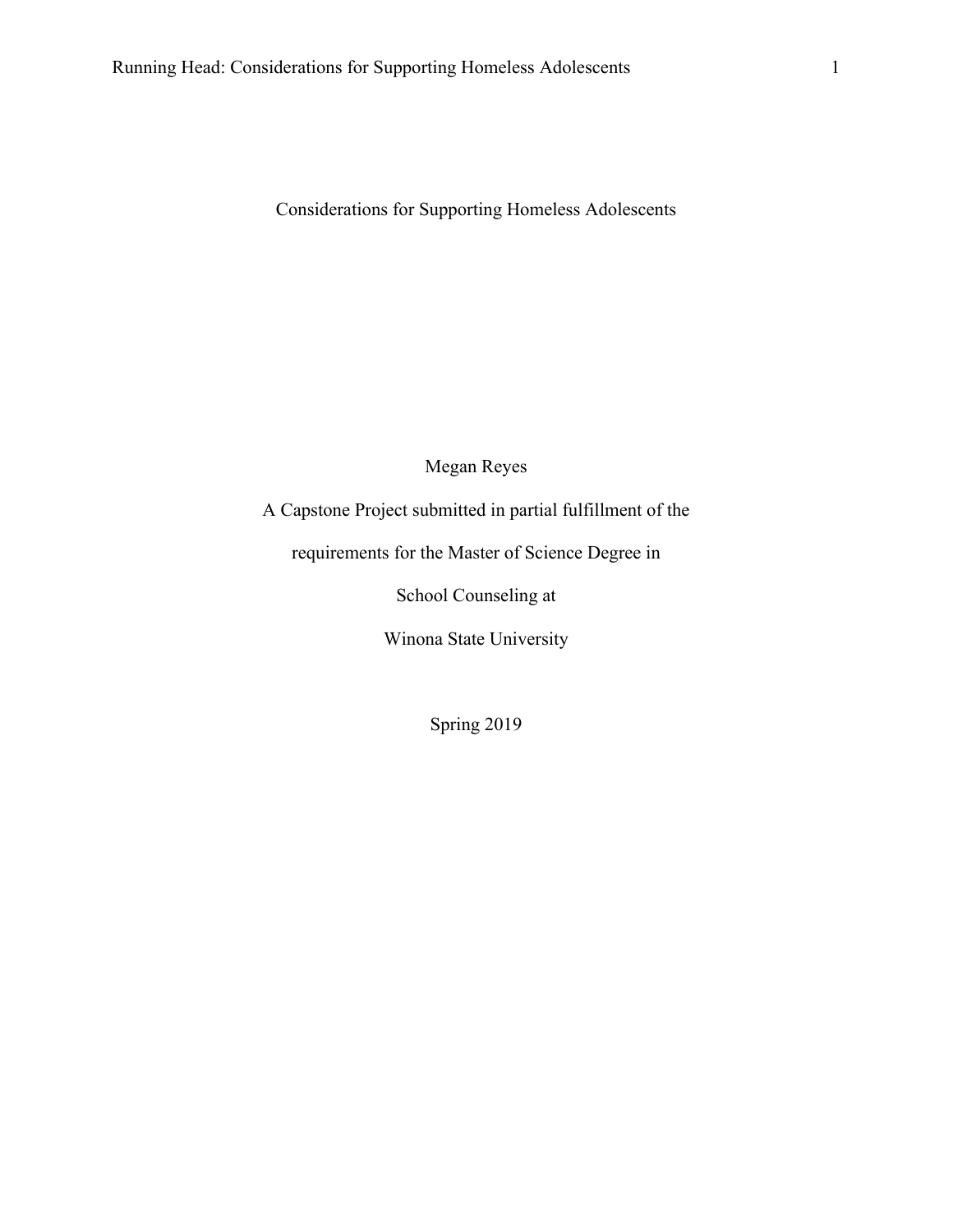Winona State University

College of Education

Counselor Education Department

## CERTIFICATE OF APPROVAL

### CAPSTONE PROJECT

Considerations for Supporting Homeless Adolescents

This is to certify that the Capstone Project of

Megan Reyes

Has been approved by the faculty advisor and the CE 695 – Capstone Project

Course Instructor in partial fulfillment of the requirements for the

Master of Science Degree in

School Counseling

Daunitte Cigrand

Capstone Project Supervisor: \_\_\_\_\_

Dawnette Cigrand, PhD

Approval Date: May 10, 2019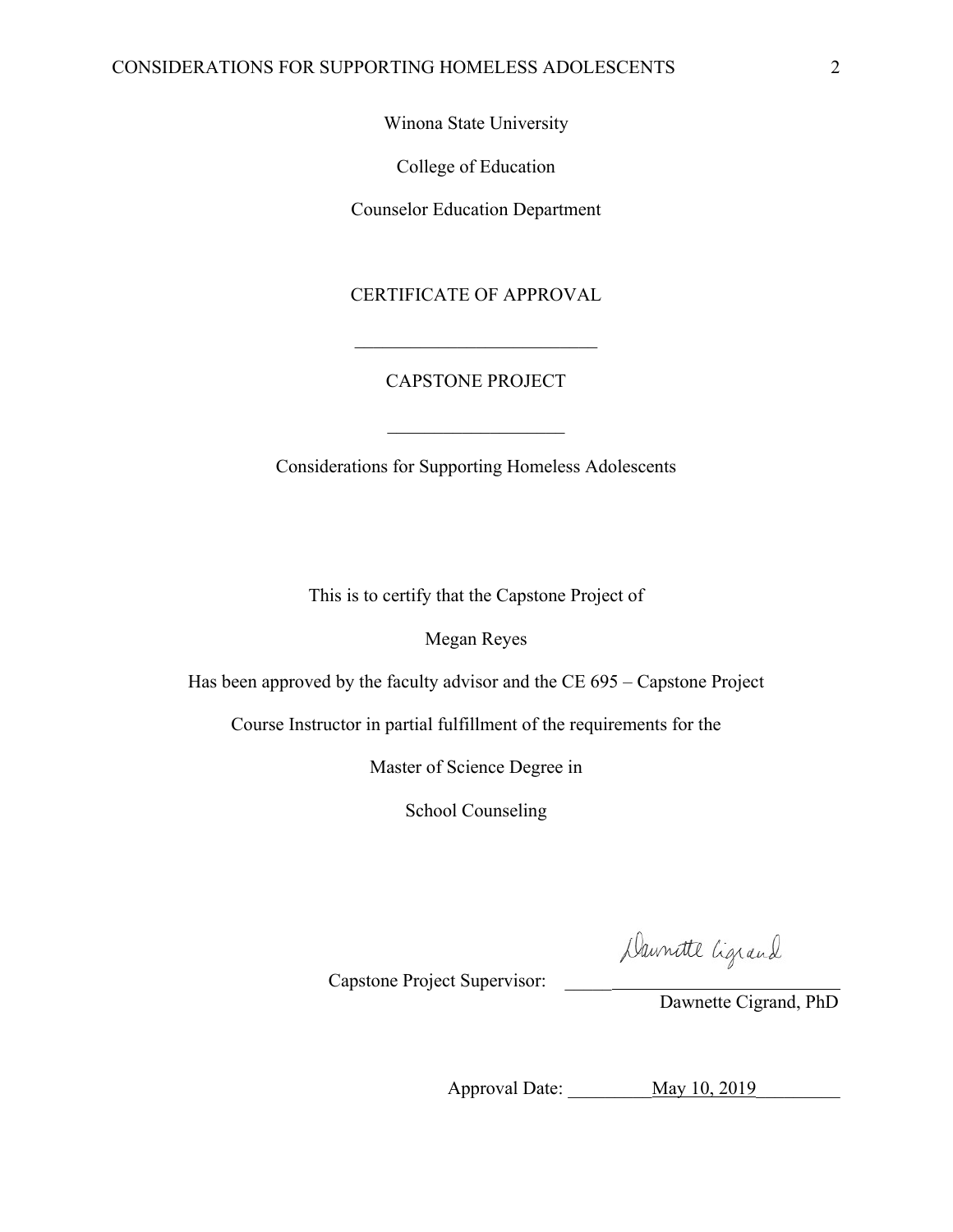#### Abstract

Every year, there is over one million adolescents who face homelessness in the United States. Even with this rising number of homeless adolescents, various definitions of homeless adolescents currently exist. This paper will clearly define homelessness, in particular homeless adolescents, through the McKinney-Vento Act of 2001. In addition, the precipitating factors for school counselors to look for when working with adolescents who may be at-risk of facing homelessness will be delineated. Many different effects of homelessness will also be discussed, as well as engaged roles school counselors can assume to collaborate with other educators and community members by advocating and addressing homelessness at a local, state and federal level. Finally, a new collaborative effort that has been developed addresses and advocates for the needs of homeless adolescents and families is the Community Action Targeting Children who are Homeless (CATCH) program is presented. Overall, the CATCH program advocates for homeless adolescents social-emotional needs and developmental status through different levels of intervention.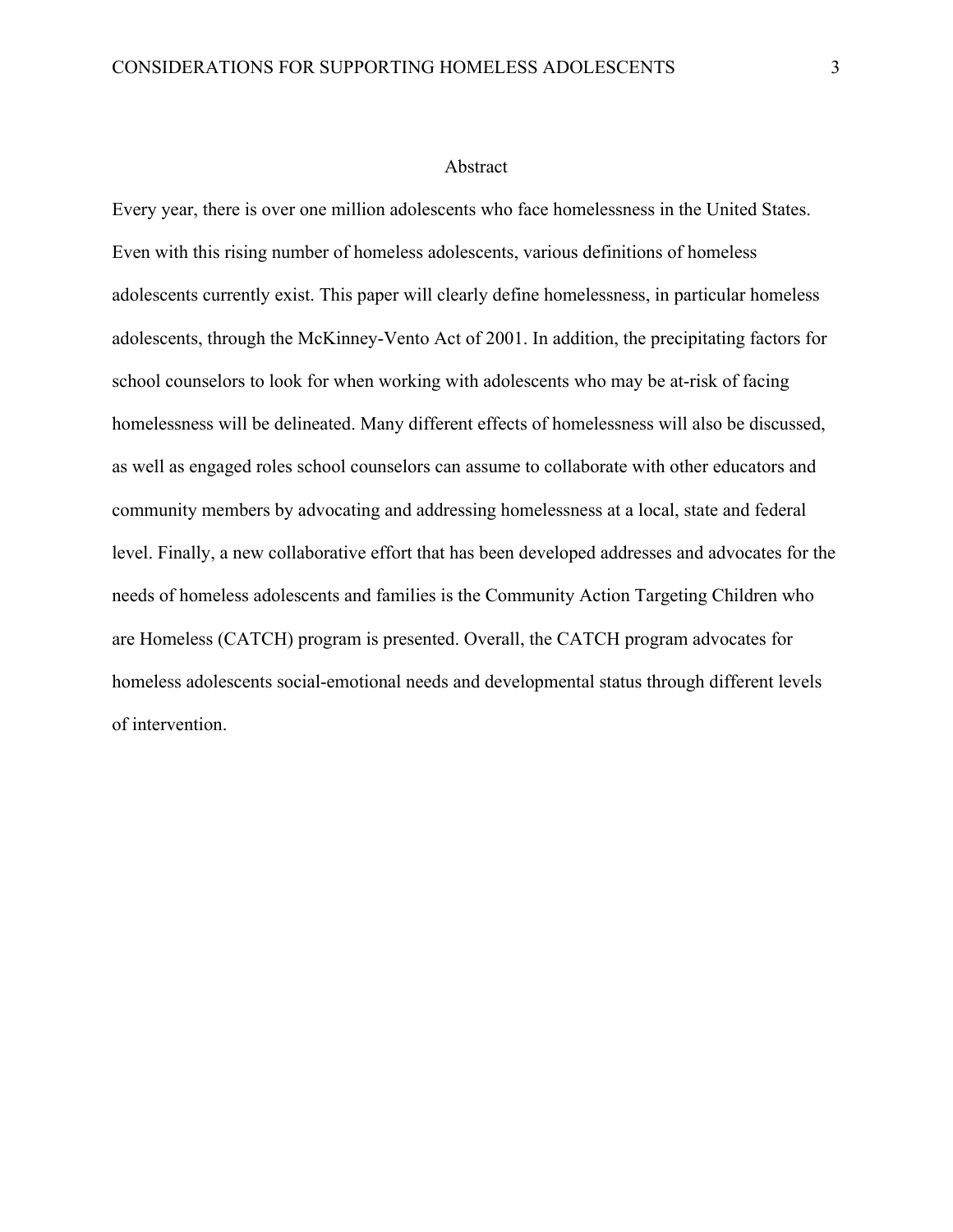# Table of Contents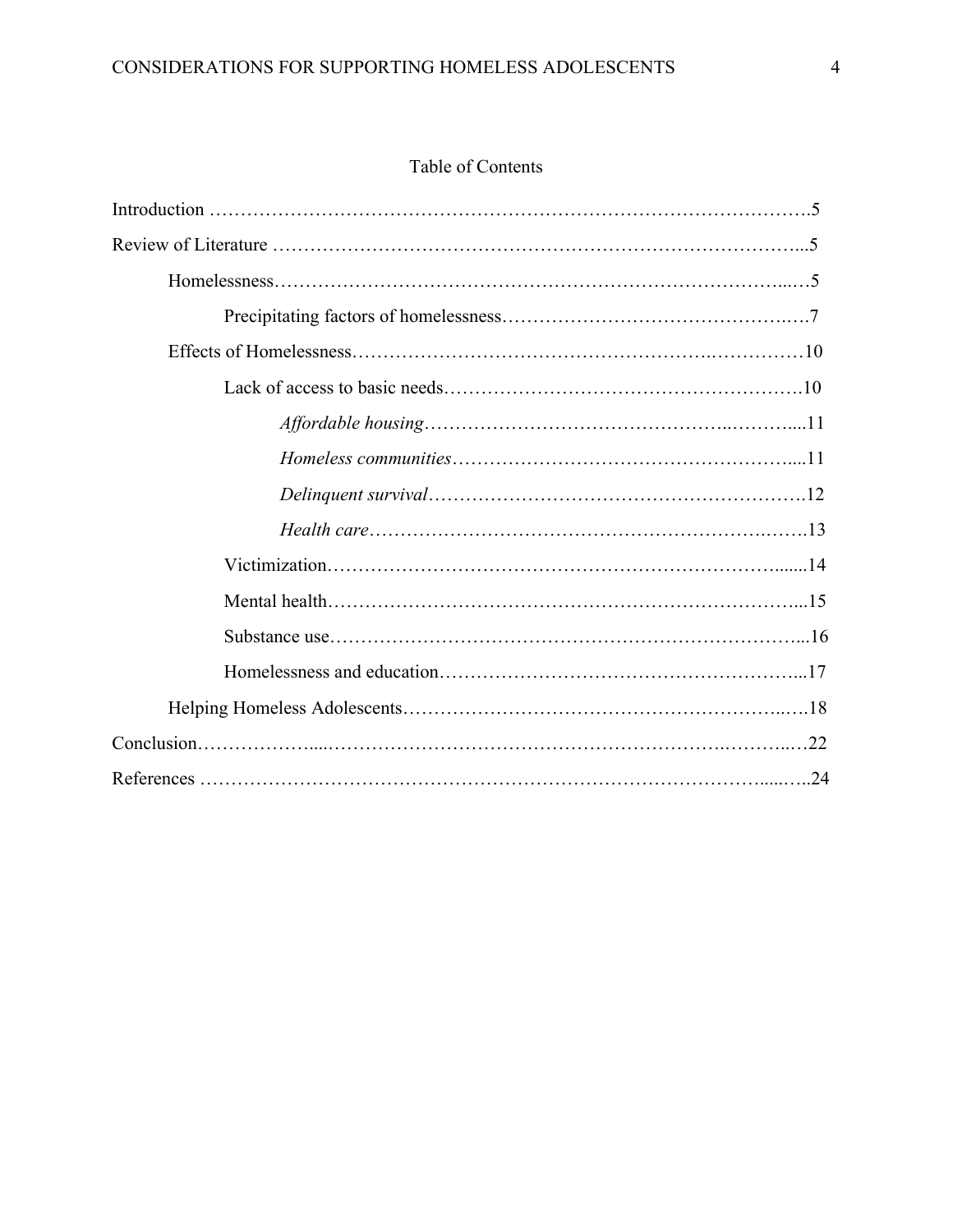#### **Considerations for Supporting Homeless Adolescents**

Recently, there has been many challenges our youth face on a day-to-day basis. Some of these challenges can be: academics, social situations, friendships, family, mental health, and housing. There are many adolescents who face, at some point in their life, a traumatic experience. For each individual, a traumatic experience will be different. One type of traumatic experience an adolescent or an adult may face is an unstable living situation. Unstable living situations can range from families losing their homes and living doubled-up with another family, to living in shelters or the streets, running away, "couch surfing" and being kicked out of the home by owners. On estimate, 1 in every 30 youth will face homelessness at some point in their lifetime (Low, Hallett, & Mo, 2017). With the nation facing a crisis of youth and family homelessness, there has been an increase in the number of students being identified as homeless in all school districts across the nation (Miller, 2012b). With a variety of precipitating factors and the effects of homelessness, there has been a wide interest on how educators can aid homeless youth through these difficult times. The purpose of this paper is to describe issues homeless youth experience, and to identify strategies educators can use to support them in their precarious situation.

#### **Review of Literature**

#### **Homelessness**

By the end of the twentieth century, the United States had no specific federal or state standards addressing homelessness that affected families and youth. It was in 1987, that the United States Congress passed legislation to provide funding and mandates for states to following in regards to providing education and additional supports for homeless children and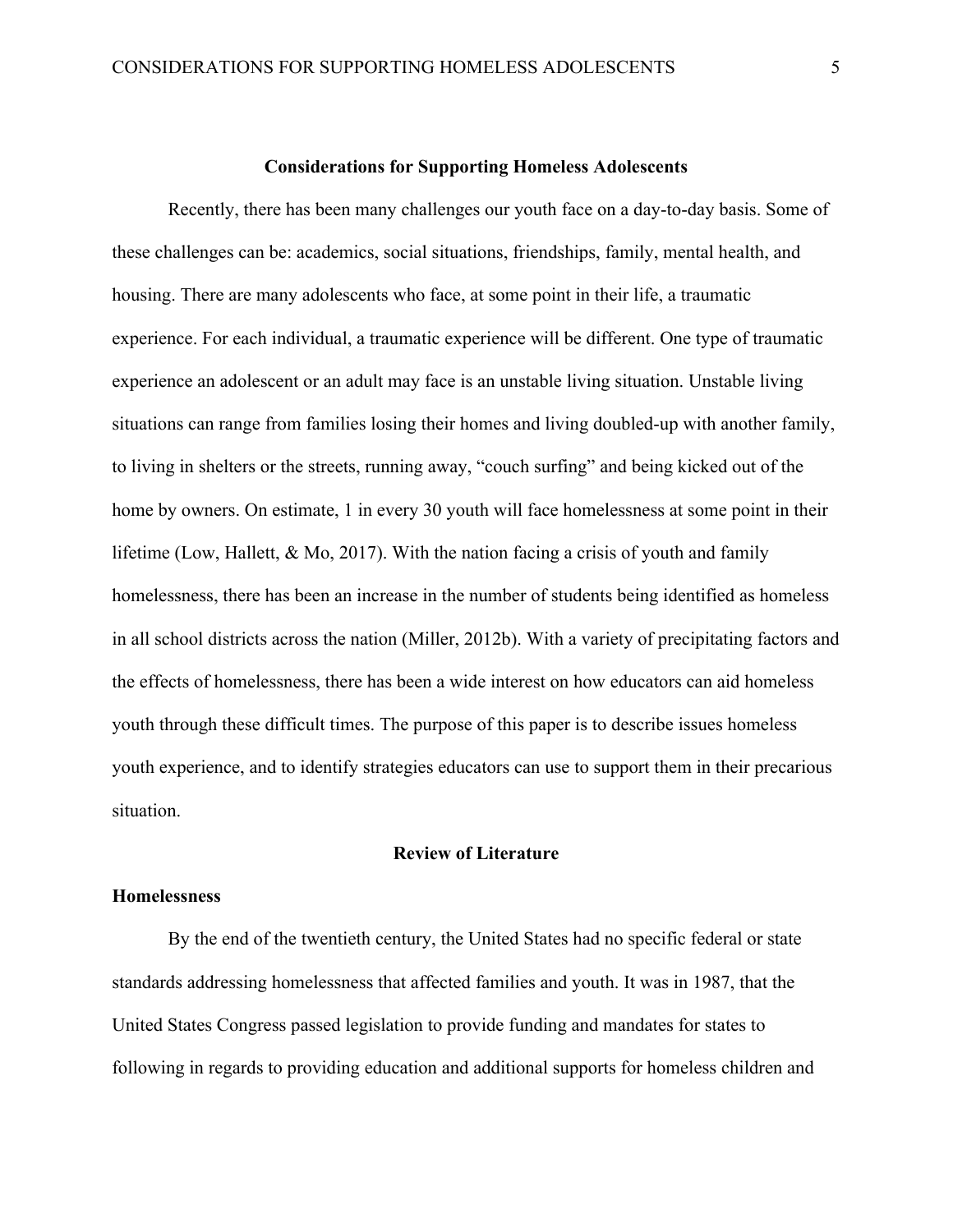youth (Aviles, 2017). This legislation was known as the Stewart B. McKinney Homeless Assistance Act of 1987. The Act was the first of its kind to address the complexity of homelessness in the United States. With recent amending, in the early 2000s, as part of the No Child Left Behind Act, the McKinney-Vento Act redefined protections and states a clear legal definition of homelessness, especially in regards to homeless children (Miller, 2012a).

According to the McKinney-Vento Act of 2001, the definition of homeless children and youth:

(A) means individuals who lack a fixed regular, and adequate nighttime residence; and (B) includes:

- (i) Children and youths who are sharing the housing of other persons due to loss of housing, economic hardship, or a similar reason; are living in motels, hotels, trailer parks, or camping grounds due to the lack of alternative adequate accommodations; are living in emergency or transitional shelters; are abandoned in hospitals; or are awaiting foster care placement;
- (ii) Children and youths who have a primary nighttime residence that is a public or private place not designed for or ordinarily used as a regular sleeping accommodation for human beings;
- (iii) Children and youths who are living in cars, parks, public spaces, abandoned buildings, substandard housing, bus or train stations, or similar settings; and
- (iv) Migratory children who qualify as homeless for the purposes of this subtitle because the children are living in circumstances described in clauses (i) through (iii) (Section 725).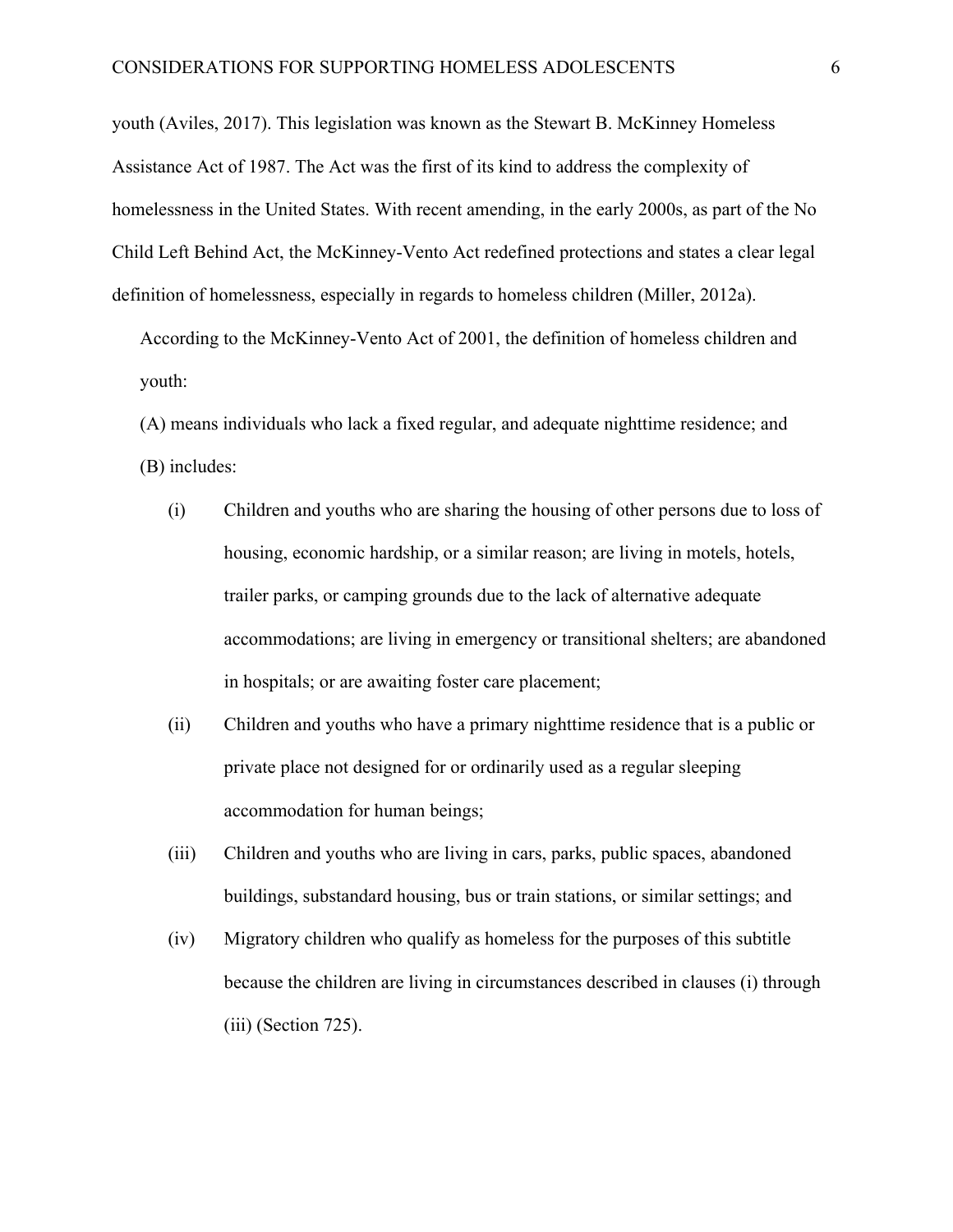With the McKinney-Vento Act developing criteria for homelessness among children and youth, there are still many problems with developing estimates regarding the homeless child population. According to Kidd and Scrimenti (2004), it is often difficult to access homeless populations depending on the ambiguity of the definition as well as on the circumstances that constitute homelessness. Homeless adolescents can consist of runaways, throwaways, street youth, system (child welfare), and homeless families (Toro, Dworksky & Fowler, 2007, p. 232). Because of these different types of homelessness, there have been few efforts to generate estimates of homeless adolescents (Kidd & Scrimenti, 2004). However, in recent years, with the increase in research and surveys conducted on homelessness, one category called "unaccompanied homeless youth" has emerged (Aviles, 2017). Unaccompanied homeless youth are "not in consistent care of a parent or legal guardian" (Aviles, 2017, p. 312). Thus, this research suggests the need for broadening one aspect of the definition by the McKinney-Vent Act.

**Precipitating factors of homelessness.** There are a variety of precipitating factors that may cause homelessness in children. One major precipitating factor of homelessness is the family unit. The Great Recession in the United States is one factor that has increased youth and family homelessness (Miller & Schreiber, 2012). During this time, families were faced with unemployment and a lack of affordable housing (Gültekin, Brush, Baiardi, Kirk & Vanmaldeghem, 2014). With the lack of affordable housing, many families experienced foreclosure and became homeless. Following the Recession, about 1/6 of the population in the United States were living at or below the poverty line and had an increased chance of becoming homeless (Gültekin et al., 2014). Since the Great Recession, families still face hardships, such as finding jobs that pay fair wages and provide for affordable housing (Miller, 2012a). Often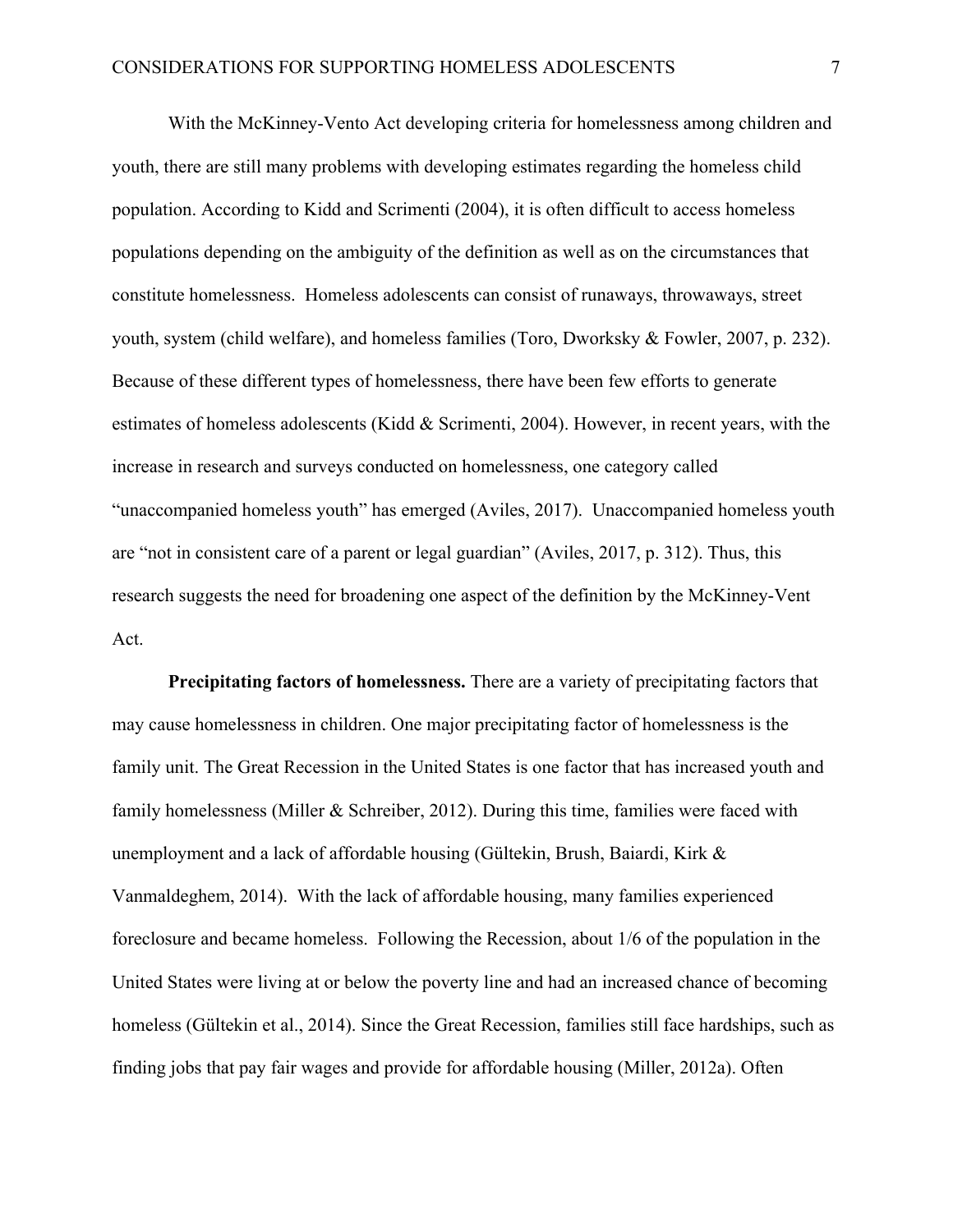families that struggle to find affordable housing have to find alternative places to stay. In these instances, families are involuntarily forced to "double-up" with other family members or friends (Low et al., 2016); that is, a family shares a home with another family. With families living in doubled-up situations, there is an increase of stressed and limited resources. According to Low and others (2016), families that lived doubled-up often end up in a homeless shelter due to interpersonal difficulties of confined space and finances. Shields and Warke (2010) mention, even with the McKinney-Vento Act, there is a need to address the income gap and housing costs. Due to economic crisis, there has been an increase in family homelessness.

Another precipitating factor is parental incarceration. In recent years, there has been an increase in incarcerations. With this increase, there has been a noticeable increased risk of child homelessness. Wildeman (2013) notes if a child's father has a criminal history or is currently incarcerated, there is an increased risk that a child and their family will become homeless. Research has shown when there is a parental incarceration there is an increase in: familial finance destabilization, a higher risk of divorce and damage in relationships with members of the family, and decrease in institutional supports (Wildeman, 2013). In regards to maternal incarceration, this can be damaging for the family unit as children are often placed in child welfare programs/foster care. Once individuals who were convicted are released, they are met with a challenge. Convicted individuals are not able to receive specific federal funding, such as food stamps, welfare, and subsidized housing. Thus, families have to either risk having an incarcerated parent live with the family illegally and risk losing their home live without the parent in the family after imprisonment. Having an incarcerated parent, leaves many challenges for families and leaves these families at a higher risk of homelessness.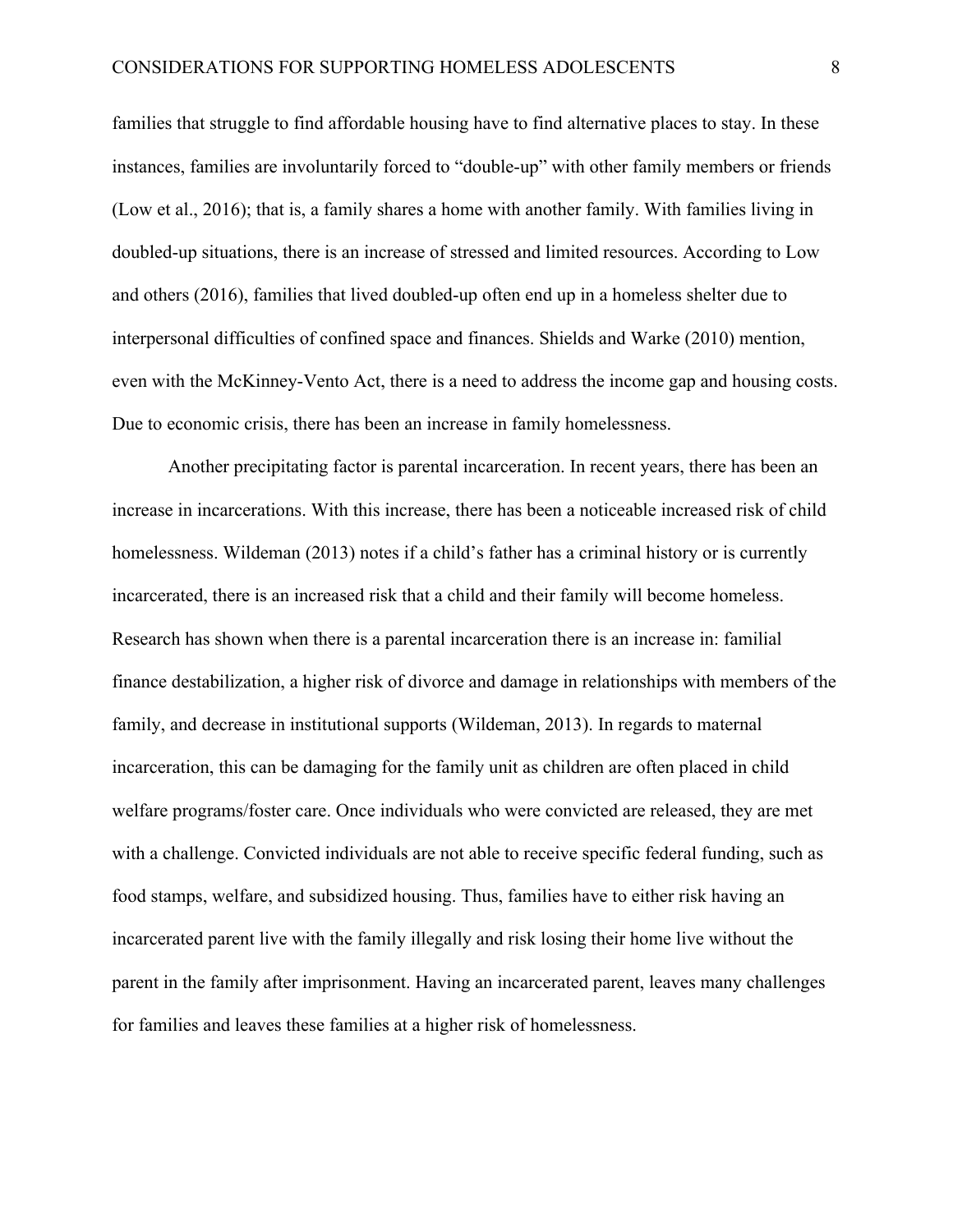When evaluating unaccompanied homeless youth, there are several precipitating factors. According to Kidd and Scrimenti (2004), unaccompanied homeless adolescents often have troubling pasts and face an assortment of challenges from social to psychological or even medical problems. These troubled pasts may include: (a) parents abusing drugs and alcohol, (b) poverty, (c) instability, (d) parental criminality and (e) domestic violence (Kidd & Scrimenti, 2004, p. 326). In one study, researchers found 84% of homeless adolescents reported some form of physical or sexual abuse prior to becoming homeless (Bender, Deprince, Begun, Hathaway, Haffejee, & Schau, 2016b). Most of these adolescents in this study reported leaving home to escape victimization, even with the increase risk chance of victimization while living on the street. With victimization, there is an increased risk for mental illness, particularly Post Traumatic Stress Disorder (PTSD; Bender et al., 2016b). Children who struggle with undiagnosed mental illness often struggle with social support networks and disaffiliate themselves from their families (Fisk, Rowe, Laub, Calvocoressi & Demino, 2000). With difficult pasts and possible undiagnosed mental illness, homeless adolescents often abuse substances in a way of coping with past traumatic events (Kidd & Scrimenti, 2004); thus, causing more difficulties for homeless adolescents to process and remediate.

Another precipitating factor that is correlated with homelessness in youth is family conflict. In particular, family conflict associated with adolescent sexual identity can lead to homelessness in those who identify as Lesbian, Gay, Bisexual or Transgender (LGBT). Shelton and Bond (2017) state the research that is conducted homeless youth is not always quite accurate, especially in terms of homeless LGBT youth. Out of the estimated population of homeless youth, 20-40% of the homeless youth population identify as LGBT (Shelton & Bond, 2017). Based on recent research focusing on LGBT youth, Shelton and Bond note not all of these youth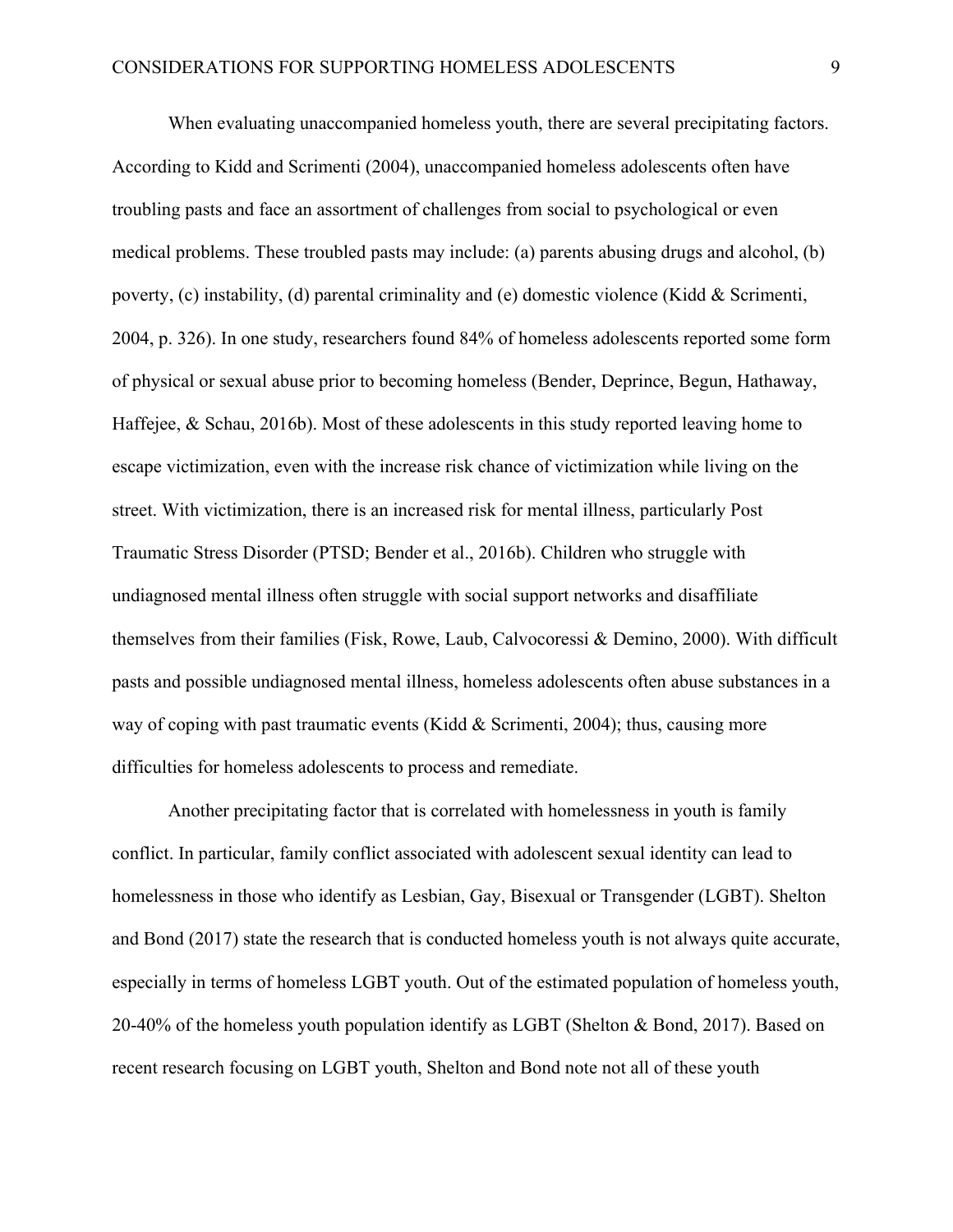experience family rejections as projected. LGBT youth, in general, face many societal barriers and some of these particular barriers can cause homelessness. These barriers can stem from lack of access to health care, public accommodations, or employment, or from experience with other types of stigmas and discrimination from society or their own families (Shelton & Bond, 2017). However, the number of LGBT youth whom are homeless has been on the rise and more research is trying to determine why.

Lastly, one precipitating factors for homelessness in adolescents is the child welfare system. According to Rashid (2004), adolescents who age out of foster care have many challenges. These challenges include "lack of affordable, stable housing, lack of employment and educational experience, financial hardship, inaccessibility of medical care, increased likelihood of mental health or substance abuse, incarceration, and early pregnancy" (Rashid, 2004, p. 240). "Aging out" leaves many adolescents on their own to develop some independent skills without receiving financial support, as they are not able to return to their homes or families of origin. Rashid's research showed that former foster care adolescents find it very difficult to find affordable housing and are unable to support themselves financially after leaving the welfare system. The research continued to show these adolescents often face homelessness in result.

#### **Effects of Homelessness**

**Lack of access to basic needs.** Once homeless, adolescents face many different effects of homelessness. One major effect is the lack of access to meet their basic needs. If basic needs are not met, this can cause further harm for homeless individuals. One basic need that adolescents and families face is affordable housing. With limited affordable housing, families and adolescents often struggle finding a steady place to stay each night. Another basic need homeless adolescent may face is a sense of belonging, especially through homeless communities.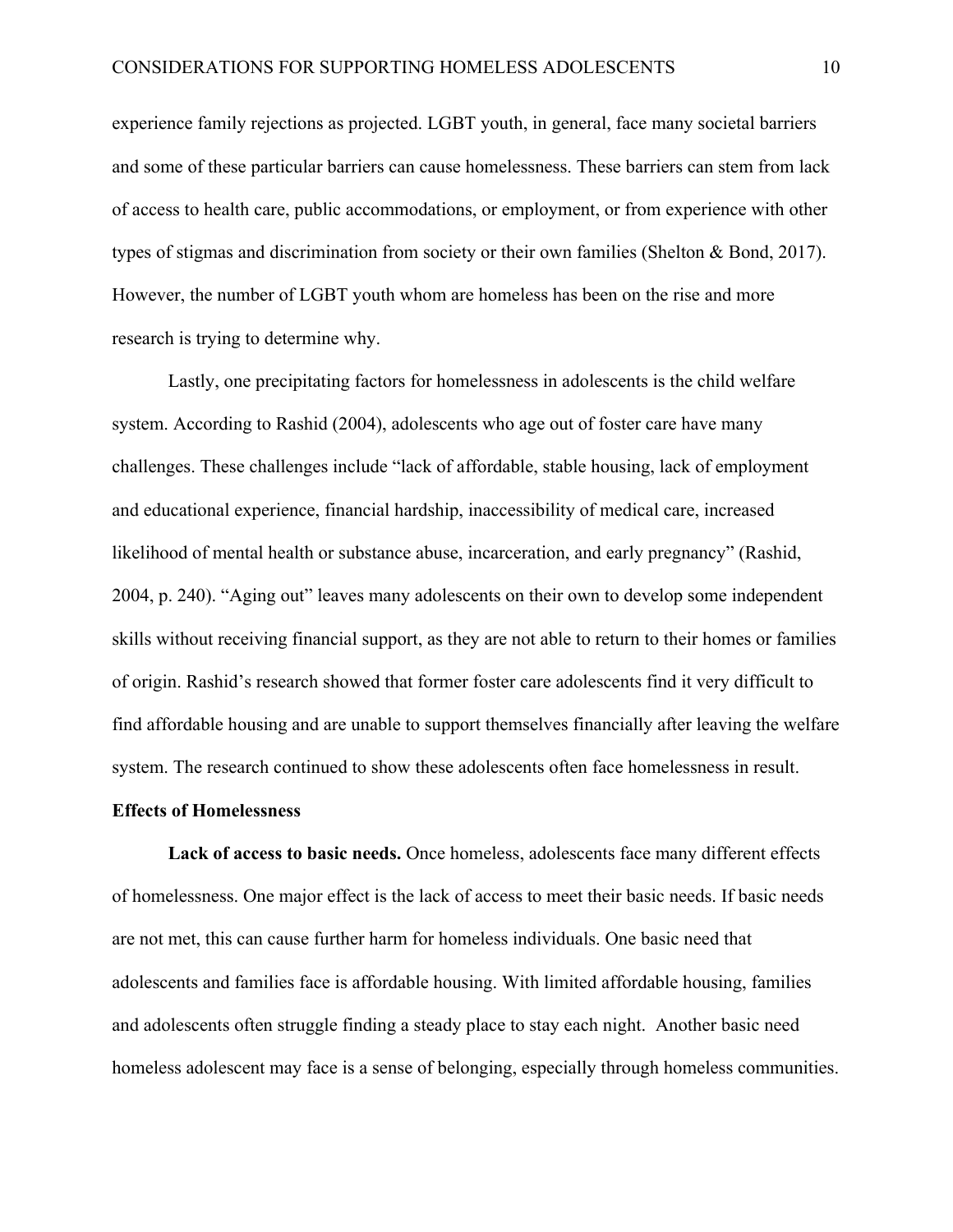Often these communities develop a new form of culture and cause youth to become involved in drug/alcohol use/dealing and involved in other criminal activity. This is not the only reason homeless youth may become involved in delinquent activity, especially if they are not able to find a job. Lastly, youth who are homeless often struggle with health problems. Yet, many homeless children will go without medical treatment for most of their lives.

*Affordable housing.* Once homeless, adolescents and their families are forced to meet their basic needs of survival. These basic needs can consist of finding shelter, food and means of protection (Smith, 2008). In regards to shelter, there are many different types of residential living situations. These residential settings include, but are not limited to: doubling-up, shelter, motels/hotels and public spaces (Pavlakis, 2015). Because of these different living situations, and the high costs of housing, there has been a steady number of families facing homelessness and relying on family and friend with which to cohabitate (Hallett, 2010). As mentioned previously, cohabitation, or doubling-up, can cause additional stress on individuals and family/friends. Because of these additional stressors, families or adolescents are forced to go back to living in public spaces and shelters (Hallett, 2010). In regards to unaccompanied homeless minors, there is a lack of shelters available for these individuals as there are often age and gender limits at shelters (Davies & Allen, 2017; Kidd & Scrimenti, 2004). However, it is not just the lack of shelters available but the fear of the lack of security, privacy and trust in living in a shelter (Murphy & Tobin, 2012). With the lack of shelters available, large numbers of homeless often go hungry and have to face the numerous dangers and stressors of living the street life.

*Homeless communities.* With an increase of adolescents facing homelessness, there is a sense of community formed among these adolescents. There are approximately 1.7 million adolescents who are considered runaway or unaccompanied minors throughout the nation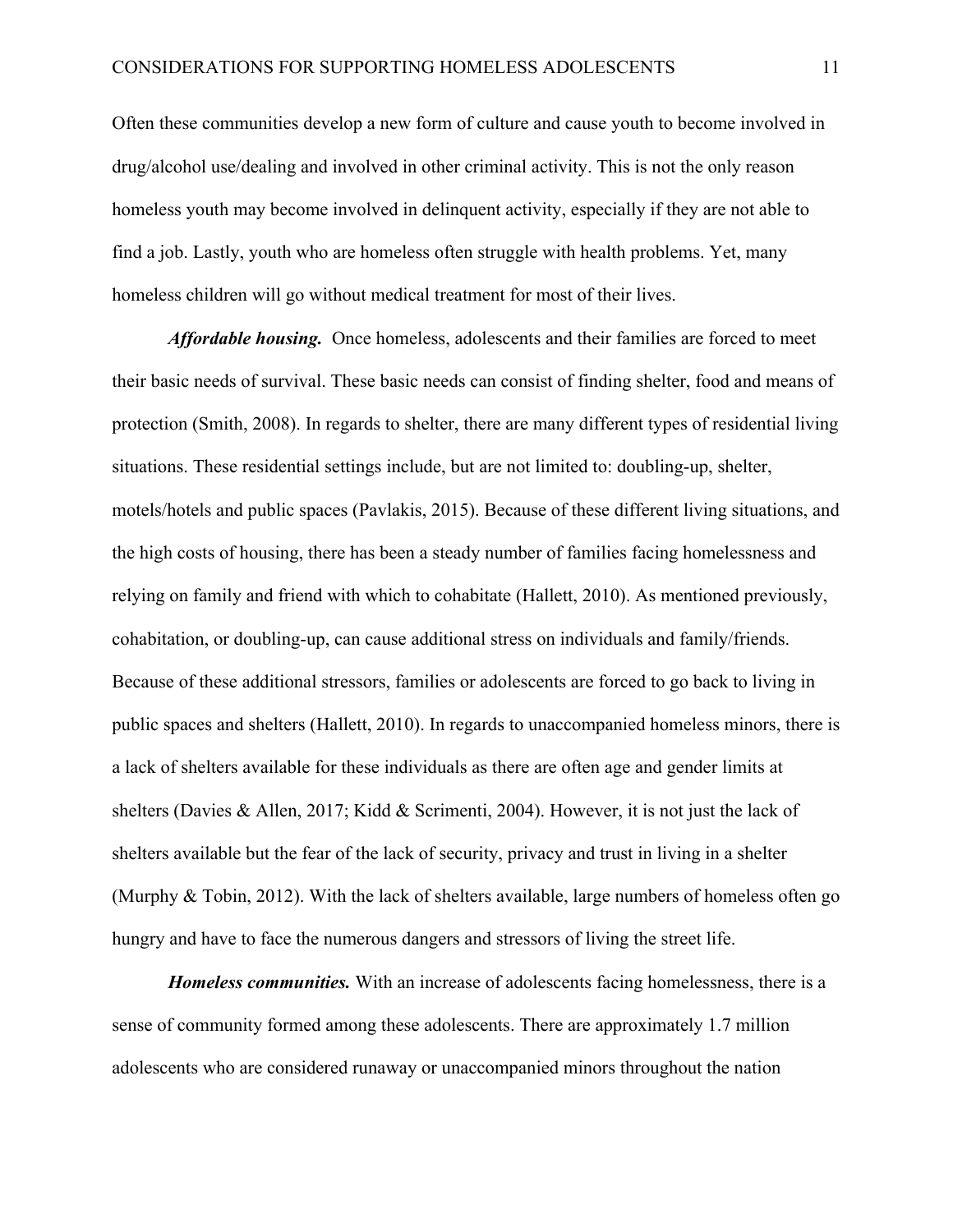(Davies & Allen, 2017). Within-in this sub-group of homeless adolescents, there is a sense of community among them due to the similarities of being exposed to trauma, abuse and/or neglect. Davies and Allen (2017) suggest that in their own culture is a sense of surrogacy/peer support in replacement of parent support. Within this sense of youth culture, Smith (2008) notes a clear sense of values, norms and activities that guide adolescents' and life events. Because of the culture created, there is often exposure to victimization, drug/alcohol use, and involvement in crime (Smith, 2008). Smith continues to suggest that with the lack of self-esteem by homeless adolescents, they often look to others who are considered 'off the streets' to set the norms; that is, behaviors, activities and beliefs. Yet, within this sense of identity/culture there are limitations created in getting help to escape homelessness. Such limitations, or barriers, focus on lack of trust within adult interactions, mistrust in institutions, age restrictions of shelters, discouragement in educational participation, and lack of knowledge in the different aid systems available (Davies & Allen, 2017; Hallett, 2010; Murphy & Tobin, 2012). Therefore, educators need to consider development and implementation of interventions that work with homeless adolescents and gain their trust.

*Delinquent survival.* With the development of a hidden culture and community among homeless adolescents, adolescents are exposed to different survival tactics while living on the street or other unstable living situations. Homeless adolescents often struggle finding employment and lack the skills for appropriate work. Ferguson (2017) states, depending on the various areas of the nation the unemployment rate among homeless adolescents' ranges from 39% to 71%. Often, homeless adolescents will have to partake in risky behaviors in order to make money or trades to meet basic needs (Haldenby, Berman & Forchuk, 2007; Kidd & Scrimenti, 2004). Thus, by the time homeless youth reach the street, they often engage in many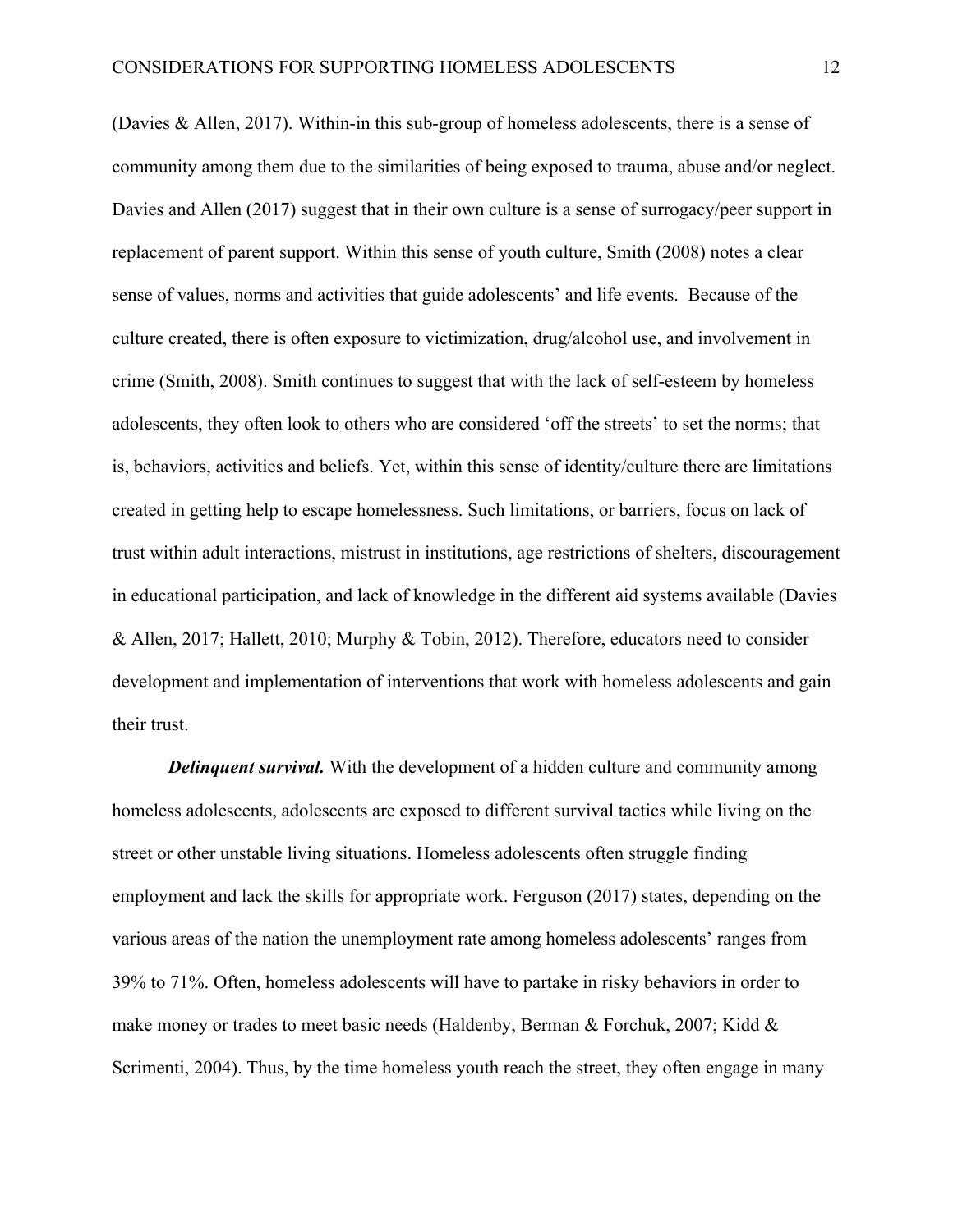activities to survive (Kidd & Scrimenti, 2004). These numerous activities, include but are not limited to: seeking money from family or friends, prostitution, survival sex, panhandling, theft, and dealing drugs. Haldenby and others (2007) define survival sex as sexual activities traded for drugs, shelter, or money. As a result, adolescents will continue to be involved in high-risk sexual activity and could be at a higher risk for health problems.

*Health care.* In regards to basic needs, homeless families and adolescents often wait to address health concerns. While living in unsanitary, unsafe, and chaotic shelters or street life, homeless children face many incidents of not being safe and risk contracting illness or being injured (Murphy & Tobin, 2012). With a steady population of children experiencing homelessness, and many of these children experiencing trauma, they are likely to experience a chronic health condition with very limited access to health care (Donlon, Lake, Pope, Shaw & Haskett, 2014; Haldenby et al., 2007). Because of homelessness, youth are at a higher risk of experiencing malnutrition, serious injury, infections and suffer chronic emotional harm (Murphy & Tobin; Smith, 2008). Homeless children are at an increased rate of chronic and acute respiratory disease. With this increase of respiratory disease, there is also a heightened chance of exposure to influenza and tuberculosis due to over-crowded living conditions (Haldenby et al., 2007). However, it is not just ailments and injuries that affect this population. With adolescents participating in 'survival sex,' and the lack of protection used, homeless adolescents are at a higher danger for becoming HIV infected (Haldenby et al., 2007). Halenby and others (2007) estimated that homeless youth are at 6 to 12 times more likely to be infected with HIV and other STI's compared to other children of their age. With this increase of illness and infection, it can be a challenge for homeless children to access health care services.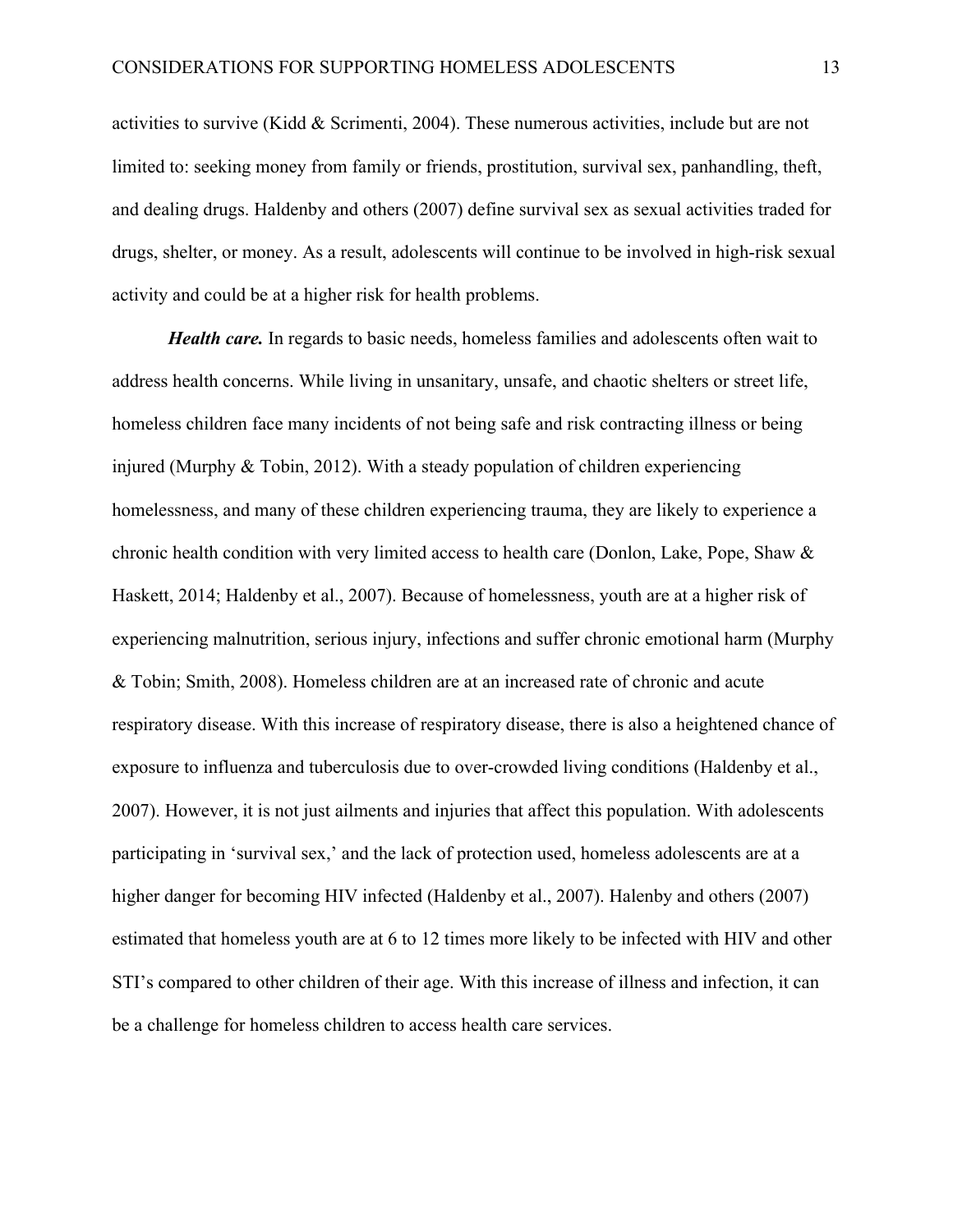With the conditions that homeless children live in, there is a higher risk of health problems but an increased limitation of getting treated. There are several barriers that stand in the way for homeless families and children to access health care services. One barrier is fear. Homeless adolescents fear they will be receiving discriminatory attitudes and be negatively judged by providers (Haldenby et al., 2007). Another barrier is the lack of information provided. Often at shelter's, providers do not share adequate resources for families or youth to access. Lastly, another barrier is financial. Many avoid seeking treatment due to the costs. Thus, it is important for providers to understand this population better and develop effective approaches to reach this population.

**Victimization.** Homeless adolescents are at a higher risk of experiencing victimization prior to being on the street and living on the street. According to Rattelade, Farrell, Aubry, and Klodawsky (2013), victimization can be the experience of physical, sexual, and emotional abuse; but also, can include a wide-range of adverse experiences such as bullying, theft or witnessing violence. About 84% of homeless youth report some form of abuse, whether it be physical, sexual or emotional abuse; or neglect or trauma prior to becoming homeless (Bender et al., 2016b; McGuire-Schwartz, Small, Parker, Kim & McKay, 2014; Wong, Clark, & Marlotte, 2014). Tyler and Ray (2019) mention if a child faces abuse, or victimization, they are at a higher risk for running away or leaving their homes.

With homeless children being victimized at a young age, many children will continue to experience behavioral health symptoms at a higher rate compared to peers who are not facing homelessness (McGuire-Schwartz et al., 2014). Wong and others (2014) suggest there is a high correlation between early trauma and later life trauma due to the vulnerability of children leading to more subsequent trauma exposure. Often homeless youth who have reported being victimized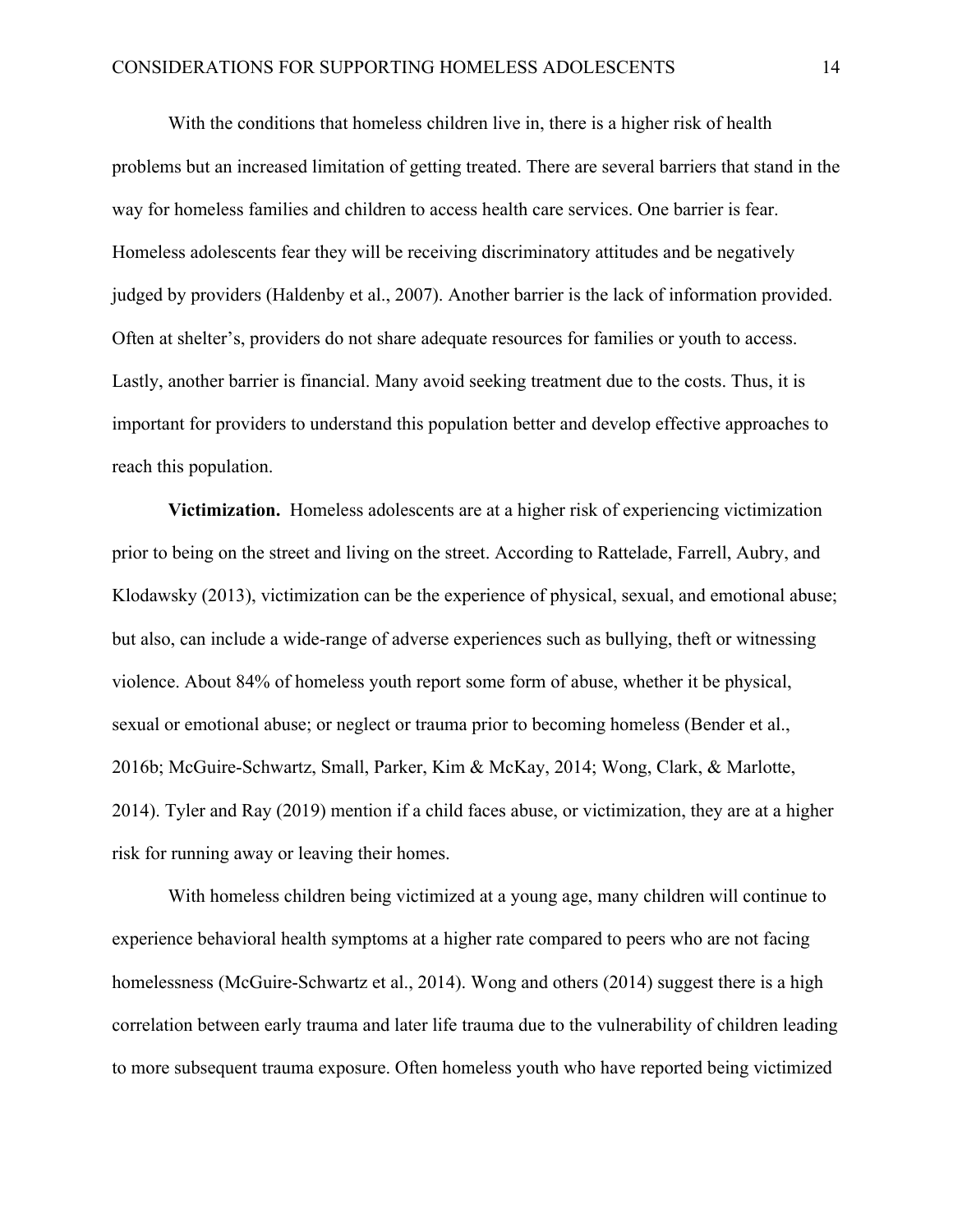prior to being homeless are often revictimized once they are on the street, and continue to face additional traumatic experiences while living on the street (Tyler & Ray, 2019; Tyler & Schmitz, 2018; Wong et al., 2014). According to Bender and associates (2016b), victimization often has serious consequences for homeless adolescents. Physical, psychological and emotional abuse are considered leading risk factors for social, emotional and poor mental health outcomes (Wong et al., 2014). With multiple traumatic experiences, homeless children are at a higher risk of abusing substances, self-harm, developing depression, anxiety and PTSD (Bender, Brown, Begun, Barman-Adhikari, & Ferguson, 2016a; Wong et al., 2014). Homeless youth who have been victimized are more likely to having some form of mental health disorder (Rattelade et al, 2013).

**Mental health.** Adolescents who have experienced victimization, whether prior to becoming homeless or while being homeless, have a higher risk of developing a mental health disorder. Even though homelessness differs for every child, studies have found there are impacts of psychological problems (Miller, 2012b). According to Narendorf (2017), studies have found that about two-thirds of homeless youth meet some form of criteria for a mental disorder. Yet, with these high rates of mental disorders, there can be complex presentations of symptoms which could include multiple disorders. There are often prevalent problems prior to these adolescents becoming homeless and a noticeable increase associated when transitioning to becoming homeless (Narendorf, 2017). Often these presenting issues relate to higher personal victimization or witnessing of a traumatic event. If an adolescent is victimized, there is an elevated risk for PTSD, major depressive disorder, anxiety, stress, anger, and overall psychological trauma (McGuire-Schwartz et al., 2014; Narendorf, 2017; Rattelade et al., 2013; Tyler & Ray, 2019). With the increased risk of running away and revictimization, homelessness and its implications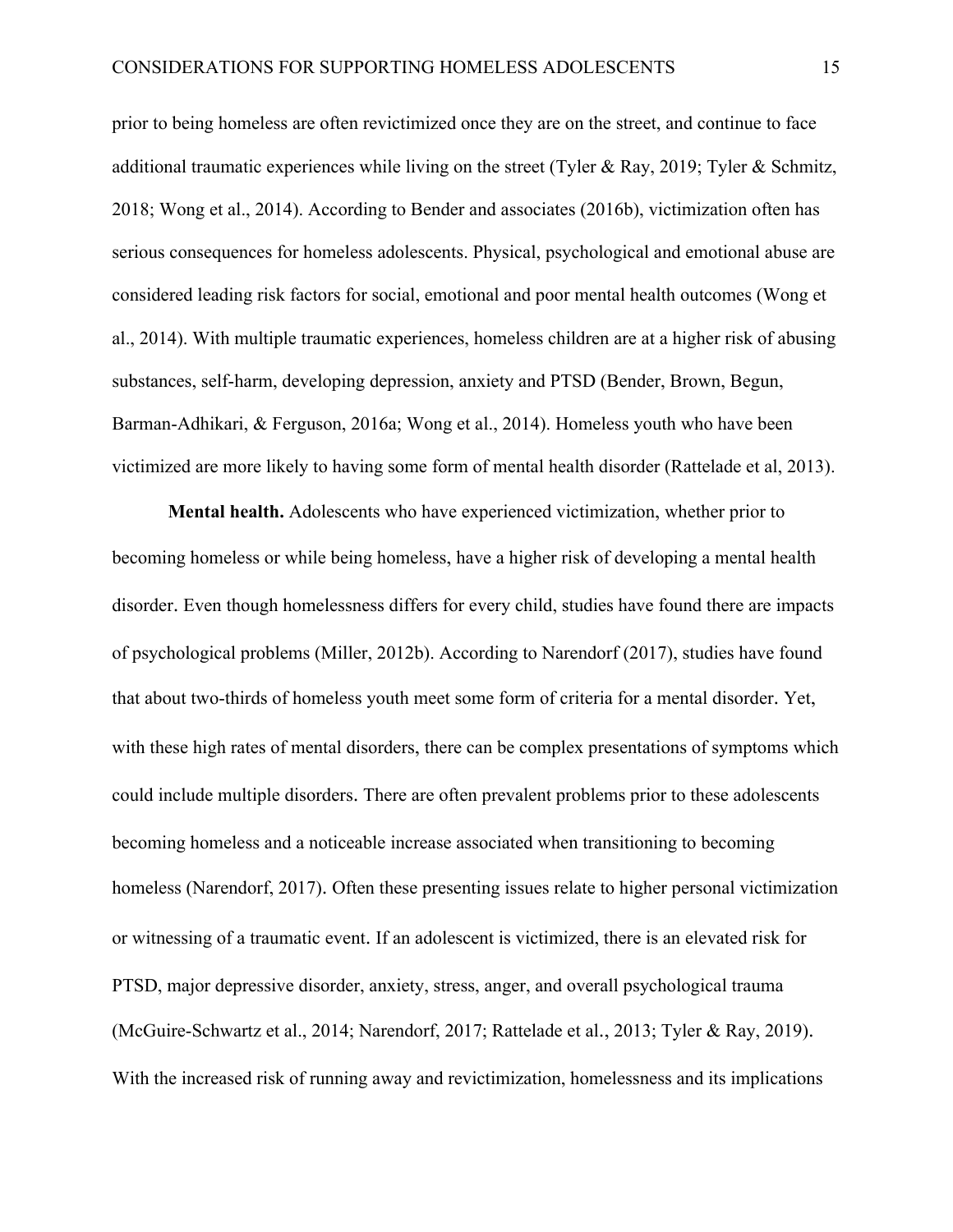for youth can negatively affect their mental health (Tyler & Ray, 2019). While evaluating homeless adolescents, Haldenby and others (2007) noticed there was a higher rate of suicide ideation for this population. With a higher prevalence in psychiatric disorders, many adolescents rely on self-medication through substances or self-harm. Wong and others (2014) found many individuals who engaged in substance use or self-harm had been exposed to childhood trauma and continued street trauma while living homeless.

Homeless adolescents, who have been victimized and/or have mental health disorders, often struggle with receiving the necessary support to get treatment. Narendorf (2017) found there are several types of barriers that prevent homeless adolescents from seeking treatment. Some of these barriers are: not knowing where to go, the costs of outpatient/inpatient facilities, waitlists for facilities, or not knowing how to get access to treatment. There are also personal barriers such as stigma, the fear of being discriminated against, and isolation from reliable support (Narendorf, 2017; Wong et al., 2014). Donlon and associates (2014), note another barrier in shelters. Staff members at shelters often focus on providing shelter and safety for families and children. Many shelters lack sufficient resources and screenings to refer children to appropriate mental health providers (Donlon et al., 2014). Often, without the necessary tools, children are at higher-risk for more mental health concerns and delays. Due to these barriers, many will go without treatment and be exposed to more victimization and other risky behaviors.

**Substance use.** Victimization and mental health are not the only health concerns for homeless adolescents. Another concern that faces homeless adolescents is a risky behavior of substance use. According to Xiang (2012), substance use is often a precipitating factor, directly or indirectly, as well as, a consequence of adolescent homelessness (Haldenby et al., 2007).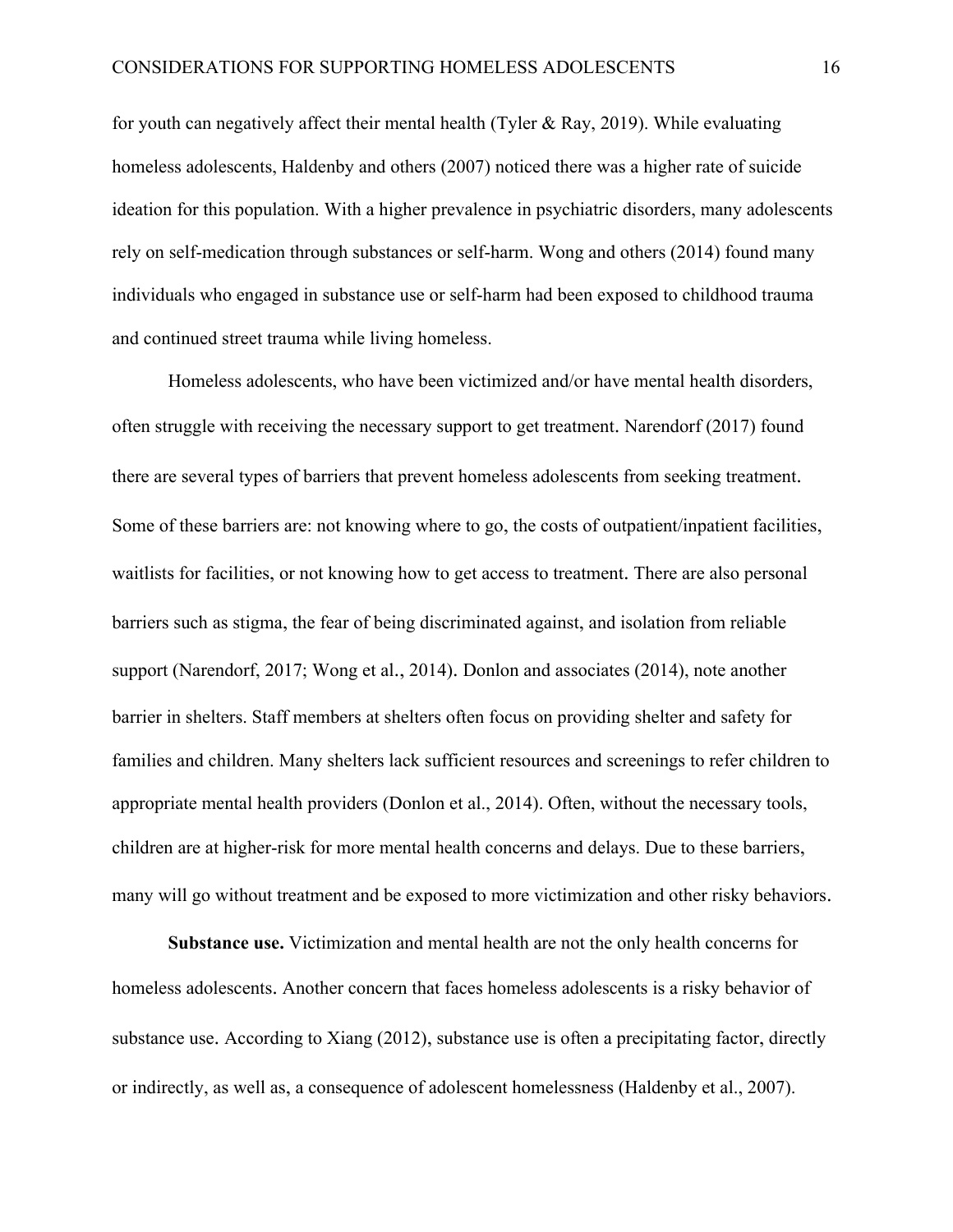Often, adolescents may be asked to leave their homes due to substance usage or will run away to continue to use substances. However, there are often precursors on why an adolescent may use substances. In a sample study, by Xiang, 93% of the youth who abused substances reported having mental disorder and about half of that percentage had more than two mental disorders. These studies have been limited to specific populations around the country but are alarming. In another study, it was suggested that every adolescent has their own victimization profile. There are different levels of victimization profile depending on the experience of direct and indirect victimization. Thus, depending on their victimization profile, there is an association of different substance use patterns (Bender et al., 2016a). Davies and Allen (2017) noted the adolescents who participated in their study did know where to go for treatment for substance use. The federal government has several programs to aid in tracking the numbers and services that are provided; however, responding to the needs to homeless adolescents continues to be a challenge at local and state levels (Rahman, Turner, & Elbedour, 2015).

**Homelessness and education.** School districts across the nation have noticed an increase in homelessness. Students who struggle with homelessness tend to experience other barriers and challenges in regards to school. With the variety of environmental factors and highrisk behaviors that can influence a homeless youth's focus, attendance, and persistence in education (Gustavsson & Maceachron, 2011; Hallett, 2010). Students who are considered homeless and highly mobile (HHM) often struggle with school mobility and disrupted relationships (Pavlakis, 2015). Due to living in a shelter, homeless children are at a higher risk of changing schools more often, especially compared to their housed peers; thus, disrupting learning and missing skill development and setting children back up to 4-6 months behind their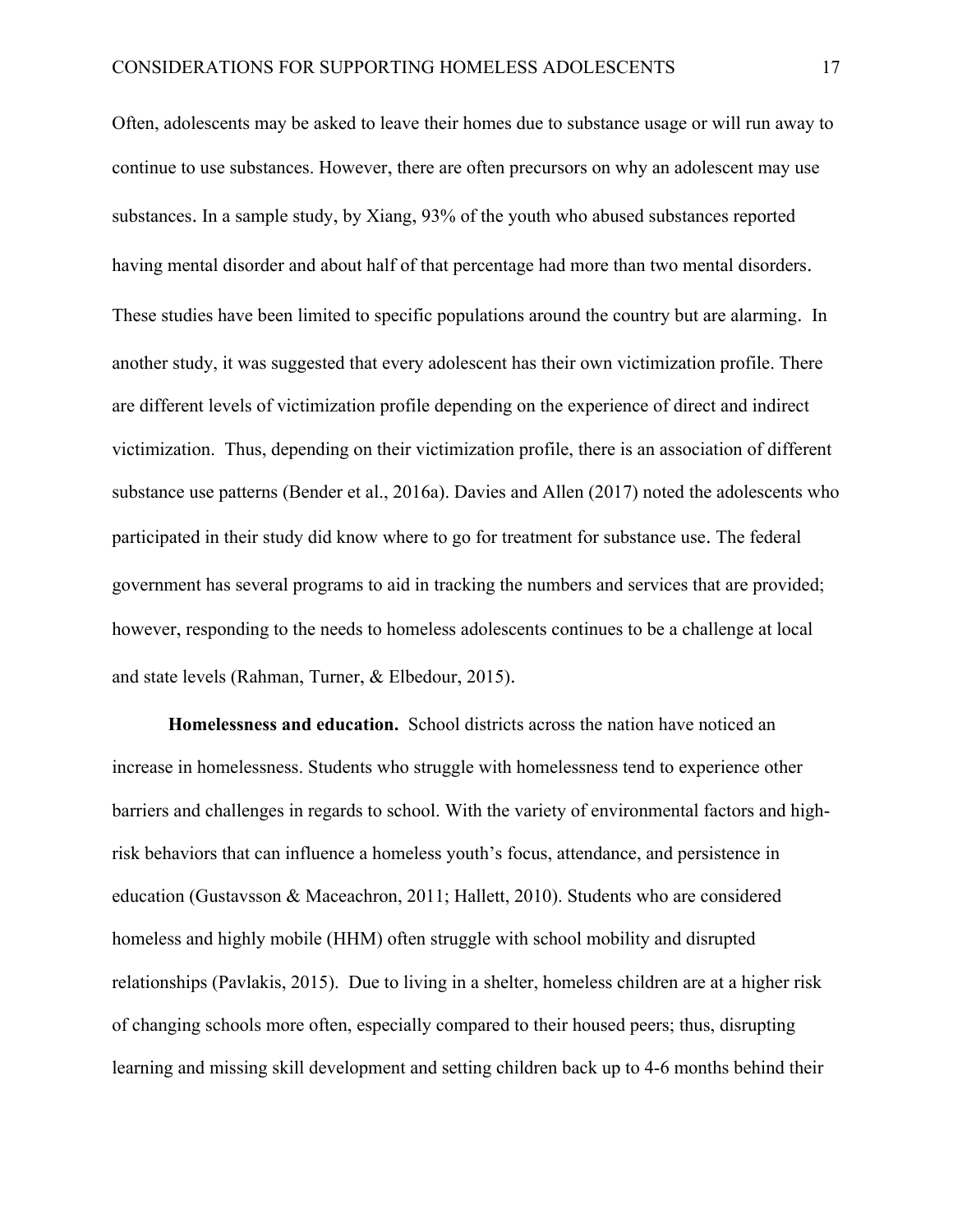peers (Murphy & Tobin, 2012). By being highly mobile, homeless children score well below on standardized tests, more than likely perform below grade level-it is estimated 2/3 of high school schools lack proficiency in reading and math-and often more likely to repeat a grade more than twice (Miller, 2012b; Murphy & Tobin, 2012). The trends continue to show that low attendance and participation rates, homeless students continue to struggle or drop out of school at an alarming rate.

Another problem homeless children face, in regards to education, is the missed opportunities for supportive services. Murphy and Tobin (2012)'s research found that homeless youth are 14% higher to qualify for special education services compared to their housed peers. Even with this increase chance of qualifying for special education services, homeless students often do not receive the services they qualified for. Most often, it is due to changing schools, the evaluation process is interrupted and lengthened, and possibly school staff may be avoiding to initiate a referral for special education services due to expectations that the student may move before it is completed (Murphy & Tobin, 2012).

#### **Helping Homeless Adolescents**

With homelessness affecting over a million children a year, educators and community members across the nation are looking for ways to overcome barriers and assist students and families to succeed. With youth being involved, the McKinney-Vento Act is the first step in reducing barriers for students and families. The McKinney-Vento Act is a federal funded law to protect the right of students and all schools and districts must comply with the Act (Miller, 2012a; Pavlakis, 2015). Schools are to communicate with homeless families and provide aid in removing barriers for children and youth to succeed.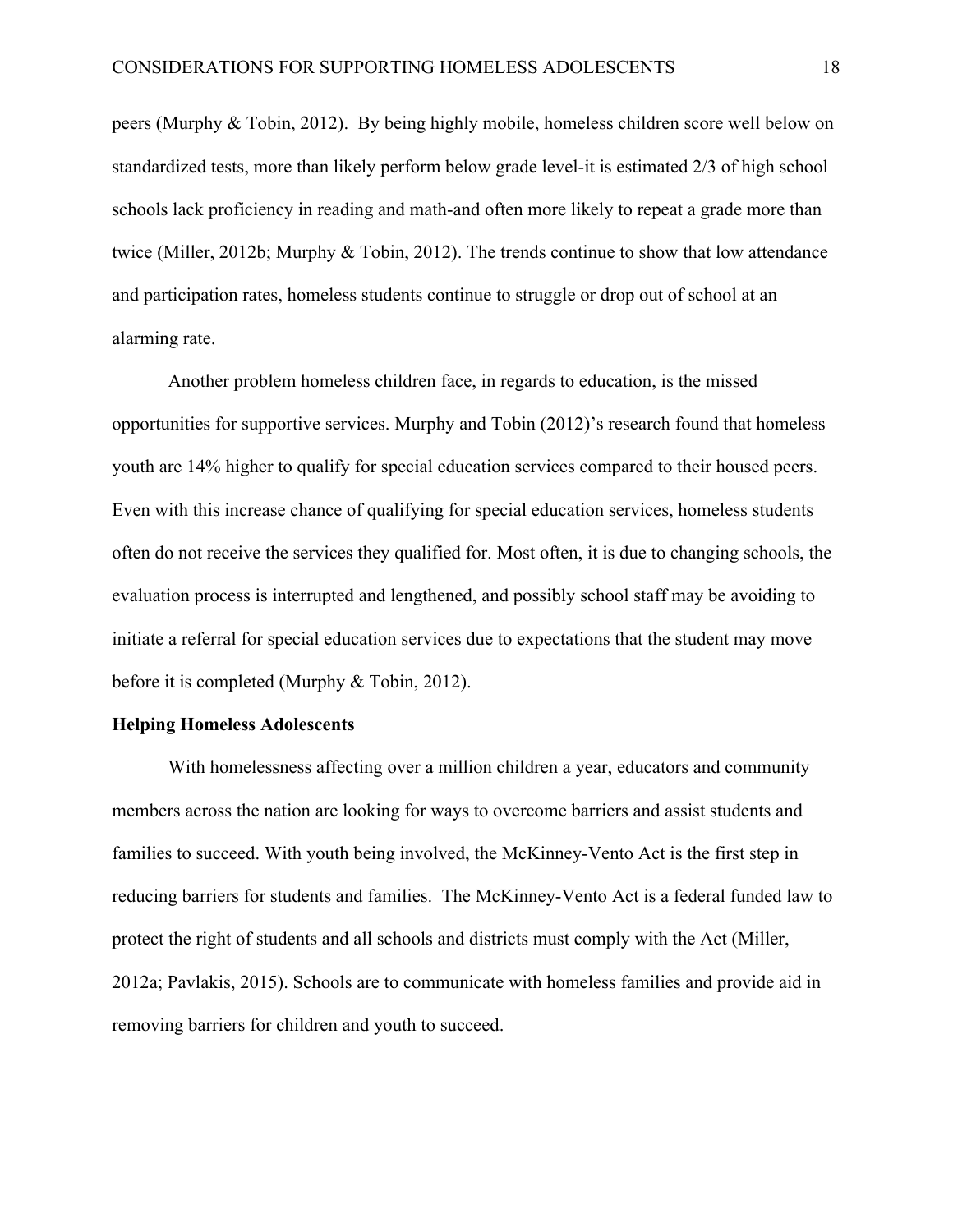The McKinney-Vento Act allows schools to create a stable environment for students to meet their basic needs, academic needs and social-emotional needs through a traumatic experience. One part of the McKinney-Vento Act states that all students are required to be enrolled to school, even without the necessary paperwork compared to a normal enrollment (Gustavsson & Maceachron, 2011; Havlik, Rowley, Puckett, Wilson & Neason, 2017; Havlik, Schultheis, Schneider & Neason, 2016; Miller, 2012a). This paperwork consists of academic records, medical records, proof of residency and more. The Act also provides funding and opportunity for students to remain at their original school and provide transportation for the student to maintain social, educational, and attendance consistency (Gustavsson & Maceachron, 2011; Havlik et al., 2016). The Act requires school districts to appoint a local liaison. The local liaison is an important for the follow through of the McKinney-Vento Act and to provide success for homeless adolescents. The liaison is responsible for the homeless youth but also working with school and community personnel to support the families and adolescents (Havlik et al., 2016; Pavlakis, 2015). The liaison develops an academic plan with the student to assure equitable access for educational opportunities (Bradley, 2014; Havlik et al., 2016). The liaison provides the necessary funding to support the student in activities and after-school programs. Finally, the liaison supports students to be successful through by providing appropriate services and programs. The Act provides consistent place for students to escape housing circumstances and have their basic needs met, from food to academics to emotional services.

Besides the McKinney-Vento Act, the next level of supporting homeless family and adolescents is at the local, community level. ten Broeke claims that in order to eliminate and address homelessness, a community-wide agenda must be developed, and community members most work collaboratively to develop a solution to aid the homeless individuals (personal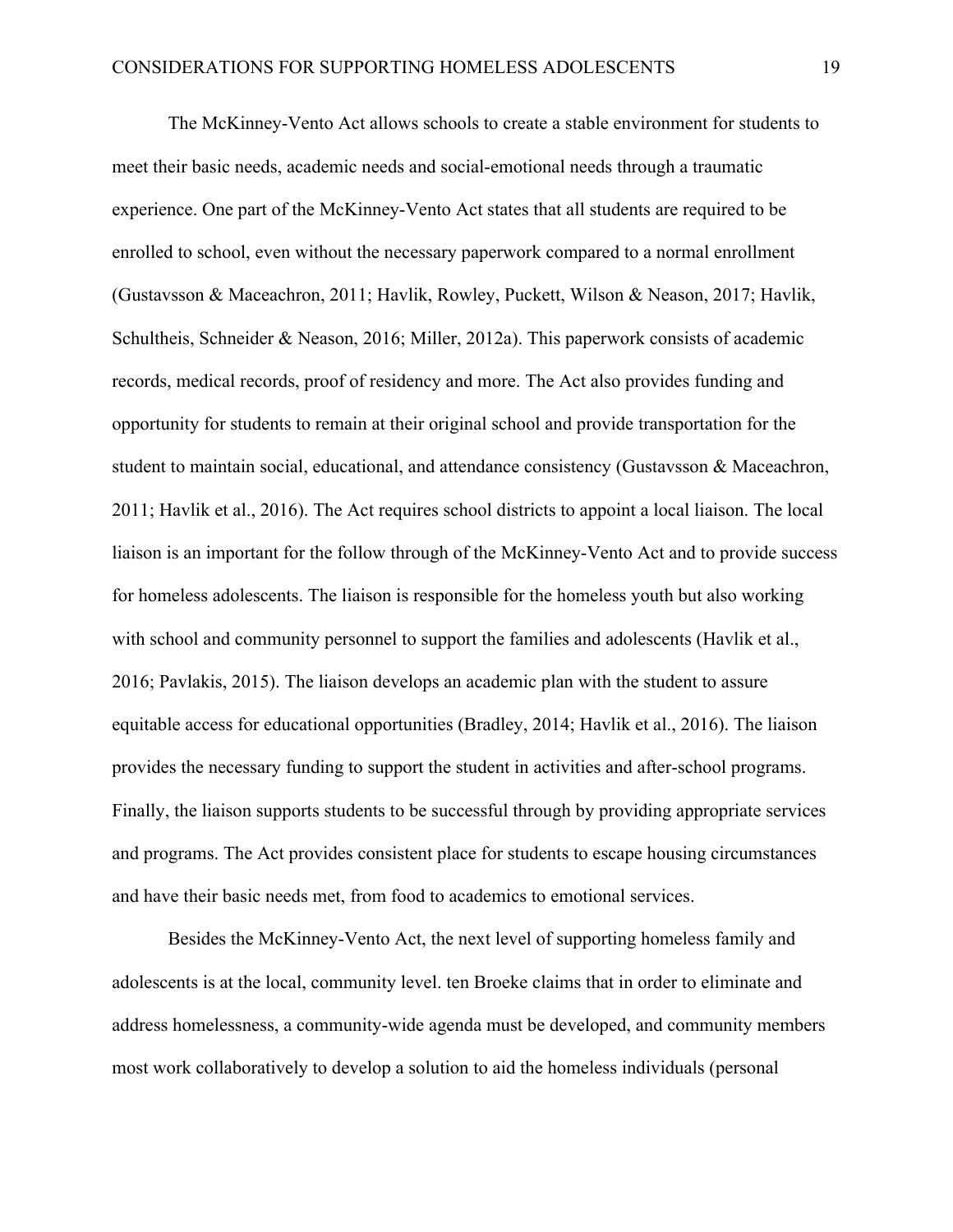communication, March 26, 2019). With this in mind, there have been already different test-pilots of programs addressing homelessness, specifically children homelessness. Donlon and others (2014) evaluated a program called Community Action Targeting Children who are Homeless (CATCH). Throughout this program, there are several different levels of working as a community that aligned with: The National Center on Family Homelessness interventions, the McKinney-Vento Act, and a, recent, supportive agenda for school counselors on addressing homelessness through the American School Counselor Association (ASCA) (Donlon et al., 2014; Havlik et al., 2017).

According to The National Center on Family Homelessness, there are five different interventions to for children whose family is homeless and adolescents that face homelessness. These interventions consist of: housing, maternal well-being, child well-being, family function and family preservation (Donlon et al., 2014). The CATCH program incorporated these different interventions at four different levels within a community. These levels are: the community level, shelter level, family level, and child level (Donlon et al., 2014). The first level is the community level. At this level, shelters work with community service programs. By working together, there is an awareness of the variety of services provided and a sense of collaboration with outside providers that are willing to help their community (Havlik et al., 2017; Murphy & Tobin, 2012). The next level is the shelter level. At this level, there is a need to change in structure, policies and practices to support the family (Donlon et al., 2014). Often families and adolescents are not able to feel safe in the shelters and there are many regulations preventing families from staying together causing trauma within families. By having shelters develop a diversion point and change their barriers, shelters are able to better service homeless families and adolescents (ten Broeke, personal communication, March 26, 2019). Having shelters working with the community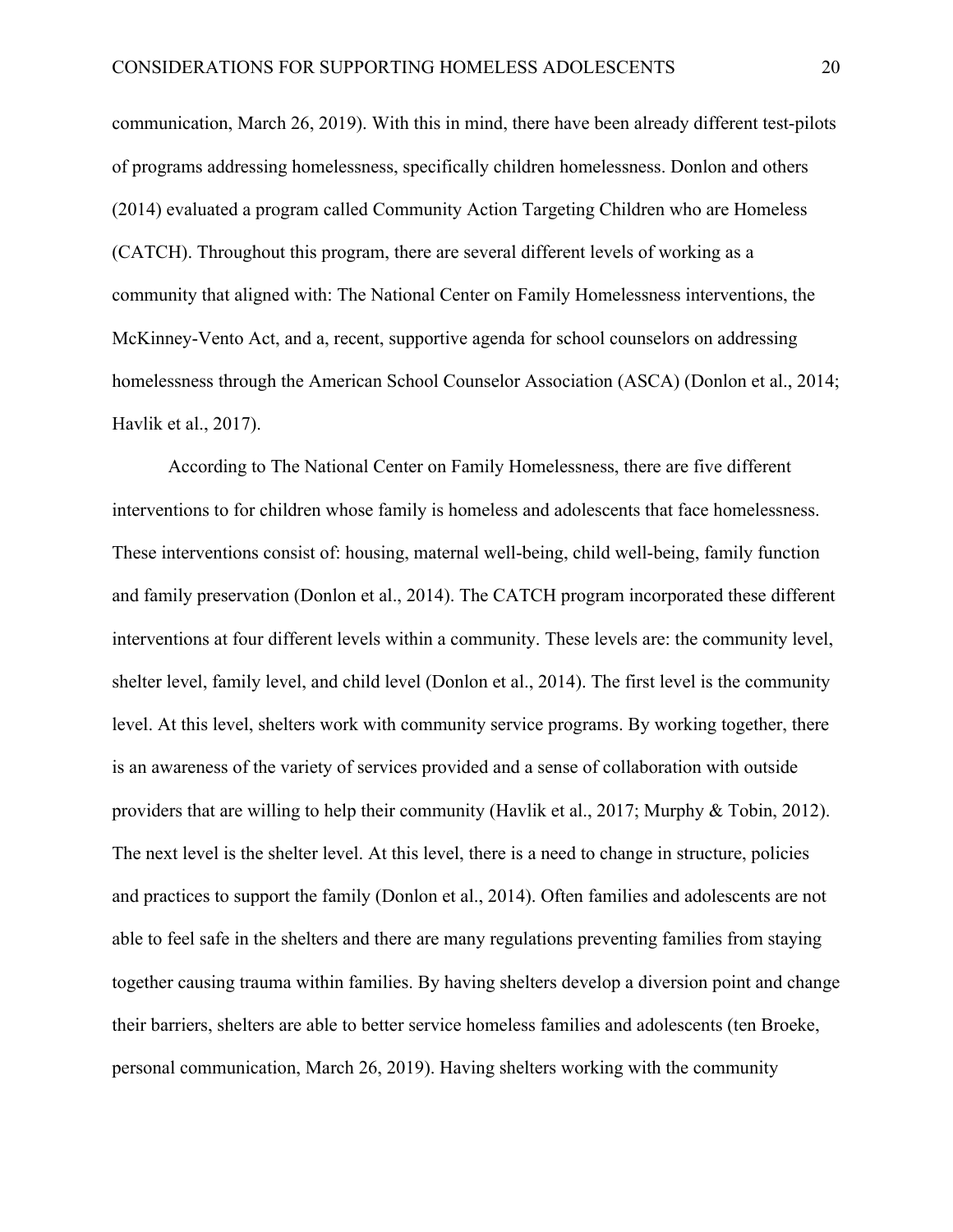individuals, there are ways to place families into independent living accommodations and helping the HHM families find a place to call home (Pavlakis, 2015).

The next two levels in the CATCH program work with the homeless families and youth. The third level is the family level. At this level, it is important to enhance parents to strengthen their relationships with their children (Donlon et al., 2014). Often, homeless families that are in shelters feel they are not able to parent their children; this perception may be due to negative stigmatization by others at the shelter, or working so that the family's basic needs are met (Pavlakis, 2015). Donlon and others (2014) suggest that there is a need to support parents while in the shelter. By giving additional supports to parents, such as mediations or referral process for health care or other services, there will be a stronger relationship and well-being of the child(ren). Pavlakis (2015) made a recommendation to have schools break down the stigma barrier with family units. It is important to overcome stigma and build a foundational relationship for parents/families to be involved in their child's educational development.

Lastly, the fourth level is the child level. The CATCH program labeled this level as the access to a child's mental health and development (Donlon et al., 2014). This level aligned with a recent study done, through the American School Counselor Association, to determine the important involvement of a school counselor and homeless children. School counselors are able to provide additional academic and social-emotional supports, unlike the district community liaison. For example, school counselors are able to supports a students' academic need, whether it be through developing school-based programs or evaluating a student's academic needs (Havlik et al., 2017). School counselors are able to address emotional needs a student may need and provide counseling interventions, group counselor or parental consultation and education to support the student (Havlik et al., 2017).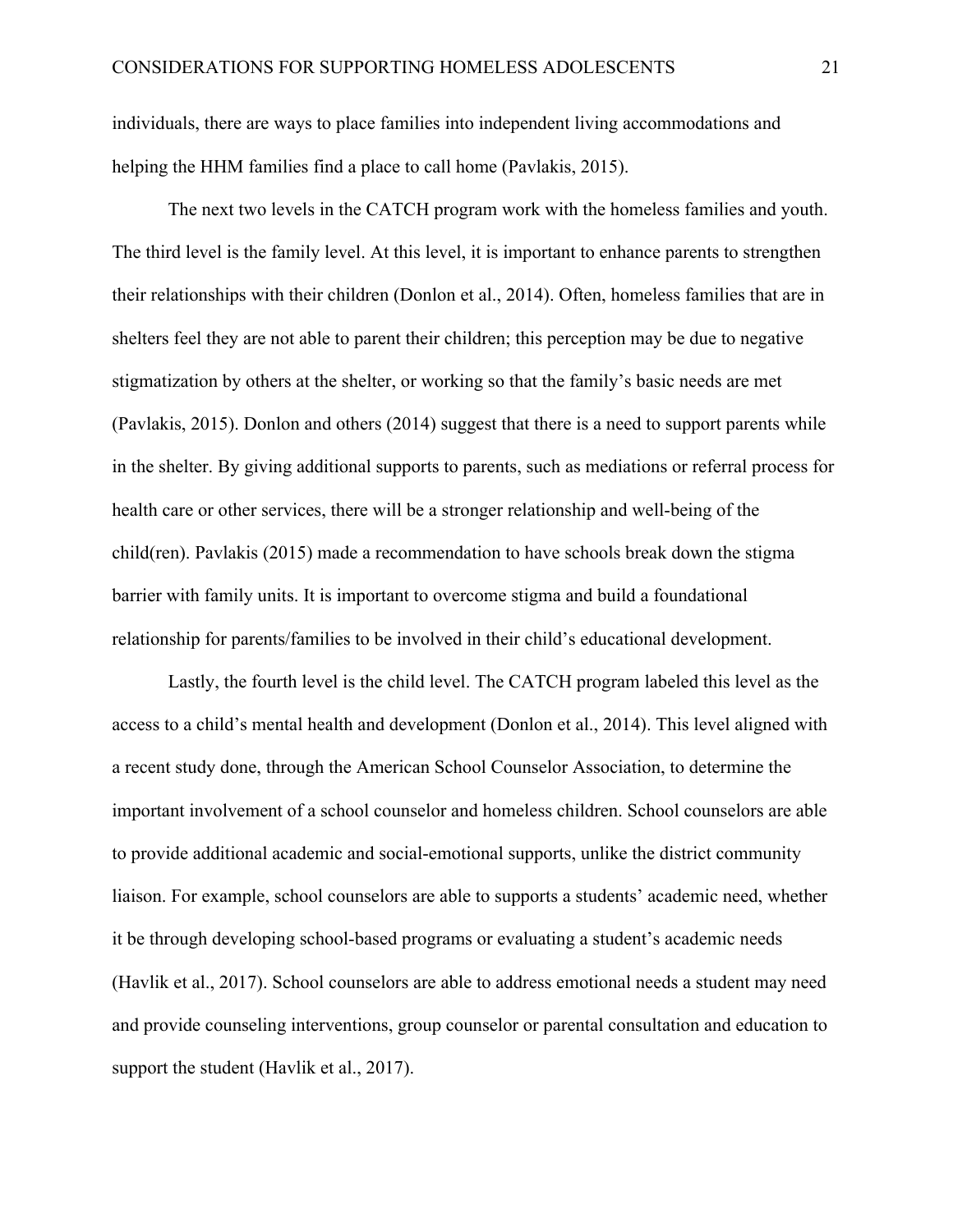Another way school counselor is able to advocate and support homeless students are by reducing barriers. With the College Cost Reduction and Access Act of 2007, school counselors are able to assist graduating students with filling out FAFSA's without further complications and are able to vouch for students who are homeless or at risk of being homeless (Crutchfield, Chambers & Duffield, 2016). School counselors are able to develop programs to address the needs of the parents and children, and are able to collaborate with staff and appropriate personnel to increase the awareness of policies and right for the student (Havlik et al., 2017). For example, a school counselor can advocate for the appropriate funding and supports through the McKinney-Vento Act. They are also able to support a student's basic needs while at school by suppling school supplies, snacks, clothing, shelter and enroll them into free and reduced lunch (Havlik et al., 2017). At the student level, there are many resources for homeless students and families to access and the school counselor is prepared to help.

#### **Conclusion**

Throughout the past several decades, the definition of homelessness has evolved into a concrete definition to include the wide-range of factors of homelessness an individual may encounter. Through definition and research, the nation is able to now recognize the crisis of youth and family homelessness and look towards working with districts and states to address homelessness within their communities. This paper defined homelessness through the McKinney-Vento Act, discussed several precipitating factors of youth homelessness, shared several effects of youth homelessness, and identified strategies for educators to use to aid homeless youth and families. School counselors along with other educators are able to continue to be the forefront of helping homeless adolescents and their families through difficult times. While at school, school counselors are able to create a stable routines and structures, and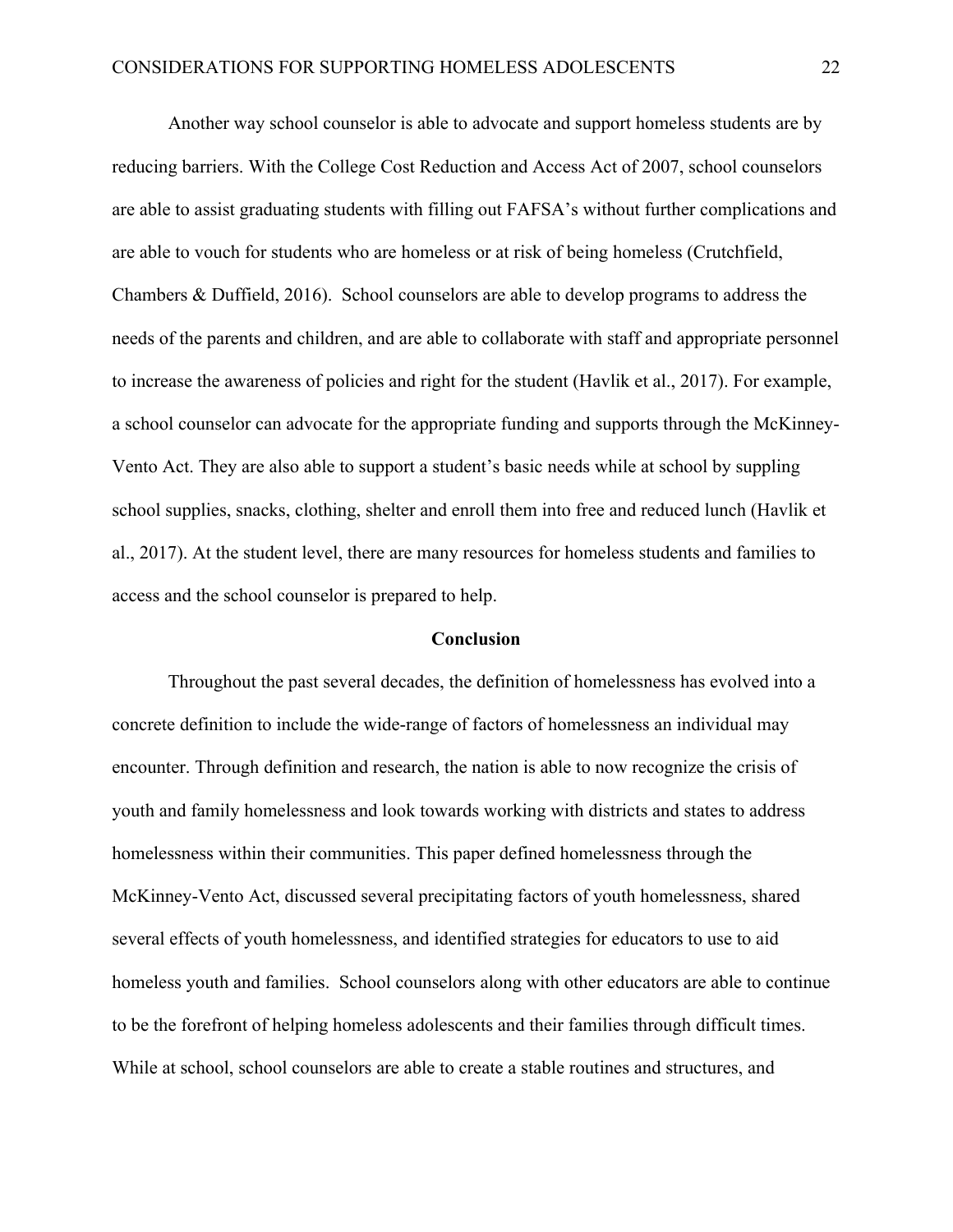advocate for homeless students. School counselors and homeless liaisons need to continue to work with community members for resources and continue to advocate for local, state, and federal support in ending homelessness. The CATCH program is a great foundational tool for other districts and communities to implement and develop changes that would best fit the needs of their students and families. There is further need of research on homeless populations, especially adolescents, and development of programs and resources to assist those affected by homelessness and prevention programs.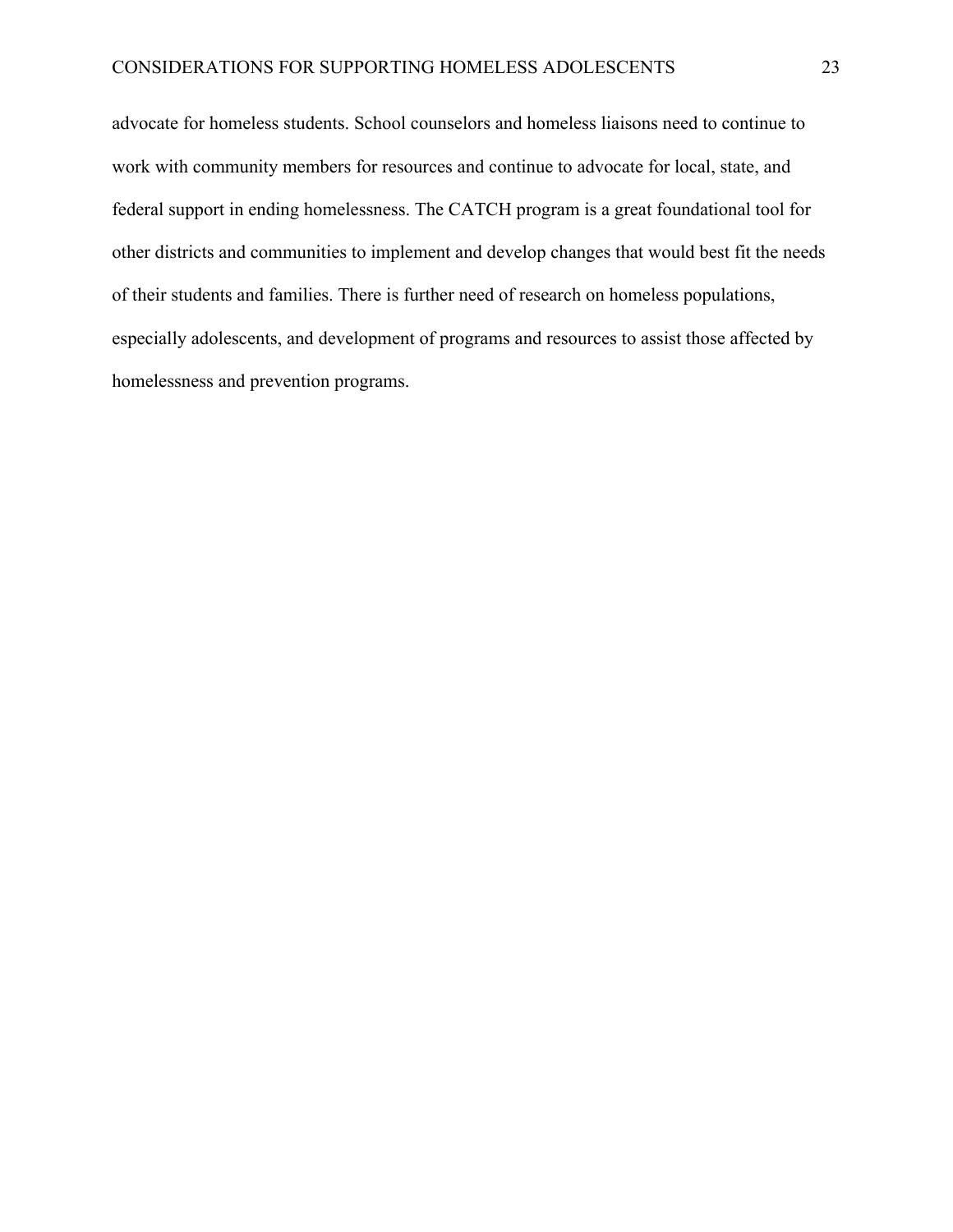#### **References**

- Aviles, A.M. (2017). On the conditions of fragility: Homeless education policy, accountability, and researcher reflections. *Education and Urban Society, 51*(3), 311-331. doi:10.1177/0013124517717788.
- Bender, K., Brown, S.M., Begun, S., Barman-Adhikari, A., & Ferguson, K. (2016a). Coping styles associated with victimization profiles among homeless youth. *Families in Society: The Journal of Contemporary Social Services, 97*(3), 171-180. doi:10.1606/1044- 3894.2016.97.20.
- Bender, K.A., DE prince, A., Begun, S., Hathaway, J., Haffejee, B., & Schau, N. (2016b). Enhancing risk detection among homeless youth: A randomized clinical trial of a promising pilot intervention. *Journal of Interpersonal Violence, 33*(19), 2945-2967. doi:10.1177/0886260516633208.
- Bradley, A.A. (2014). Homeless educational policy. *Urban Education*, *50*(7), 839-869. doi:10.1177/0042085914534861.
- Crutchfield, R.M., Chambers, R.M., & Duffield, B. (2016). Jumping through the hoops to get financial aid for college students who are homeless: Policy analysis of the College Cost Reduction and Access Act of 2007. *Families in Society: The Journal of Contemporary Social Services, 97*(3), 191-199. doi:10.1606/1044-3894.2016.97.25.
- Davies, B.R. & Allen, N.B. (2017). Trauma and homelessness in youth: Psychopathology and intervention. *Clinical Psychology Review*, *54*, 17-28. doi:10.1016/j.cpr.2017.03.005.
- Donlon, P., Lake, J., Pope, E., Shaw, C., & Haskett, M.E. (2014). Community action targeting children who are homeless (CATCH): Addressing the mental health and developmental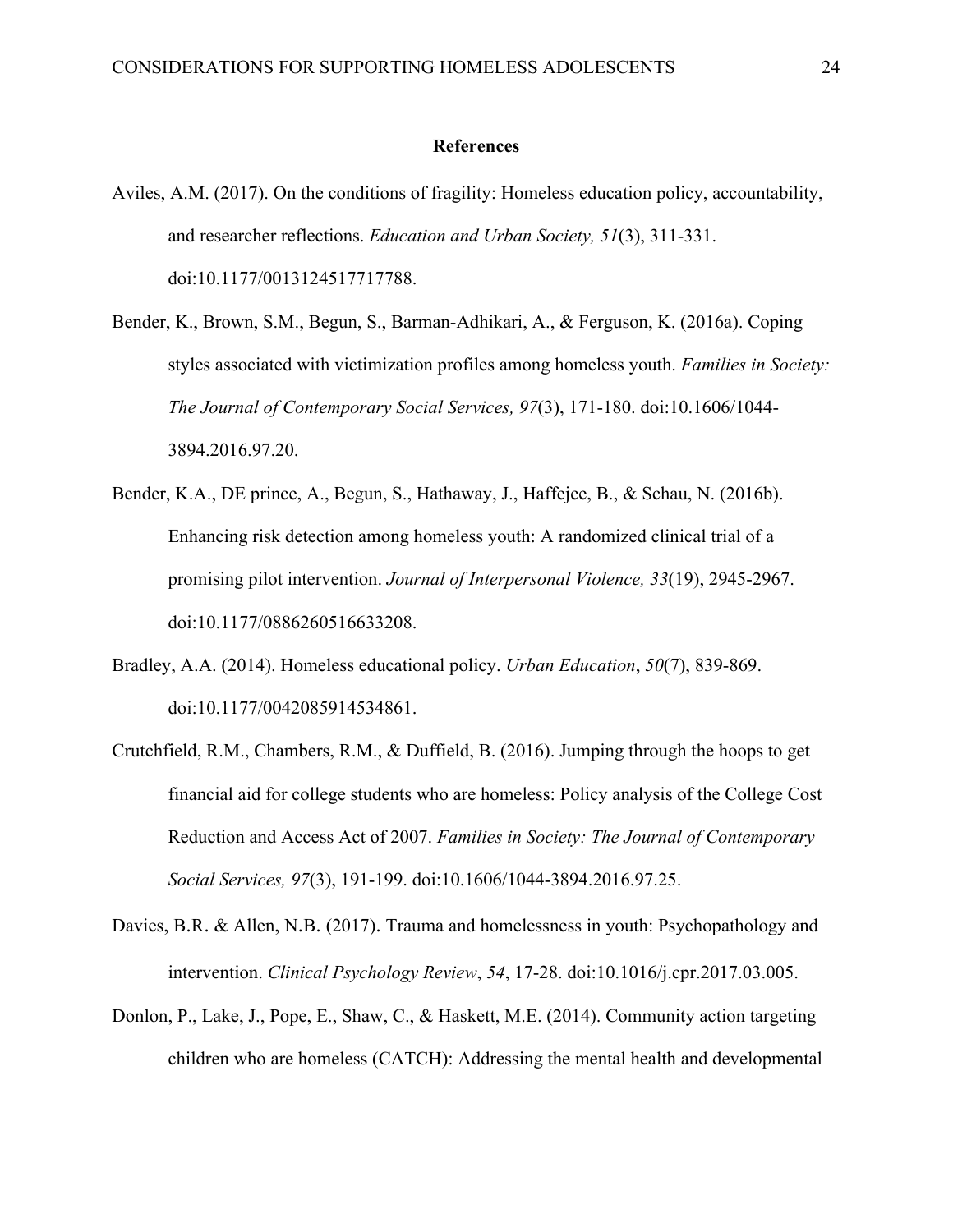needs of children experiencing homelessness. *Families in Society: The Journal of Contemporary Social Services, 95*(3), 163-170. doi:10.1606/1044-3894.2014.95.21.

- Ferguson, K.M. (2017). Nonvocational outcomes from a randomized controlled trial of two employment interventions for homeless youth. *Research on Social Work Practice*, *28*(5), 603-618. doi:10.1177/1049731517709076.
- Fisk, D., Rowe, M., Laub, D., Calvocoressi, L., & Demino, K. (2000). Homeless persons with mental illness and their families: Emerging issues from clinical work. *Families in Society: The Journal of Contemporary Social Services, 81*(4), 351-359. doi:10.1606/1044-3894.1031.
- Gültekin, L., Brush, B.L., Baiardi, J.M., Kirk, K., & Vanmaldeghem, K. (2014). Voices from the street. *Journal of Family Nursing, 20*(4), 390-414. doi:10.1177/10748407142548943.
- Gustavsson, N.S., & Maceachron, A.E. (2011). No foster child left behind: Child welfare policy perspectives on education. *Families in Society: The Journal of Contemporary Social Services, 92*(3), 276-281. doi:10.1606/1044-3894.4129.
- Haldenby, A.M., Berman, H., & Forchuk, C. (2007). Homelessness and health in adolescents. *Health Research, 17*(9), 1232-1244. doi:10.1177/1049732307307550.
- Hallett, R.E. (2010). Living doubled-up: Influence of residential environment on educational participation. *Education and Urban Society, 44*(4), 371-391. doi:10.1177/0013124510392778.
- Havlik, S.A., Rowley, P., Puckett, J., Wilson, G., & Neason, E. (2017). "Do whatever you can to try to support that kid": School counselors' experiences addressing student homelessness. *Professional School Counseling, 21*(1), 47-59. doi:10.5330/1096-2409-21.1.47.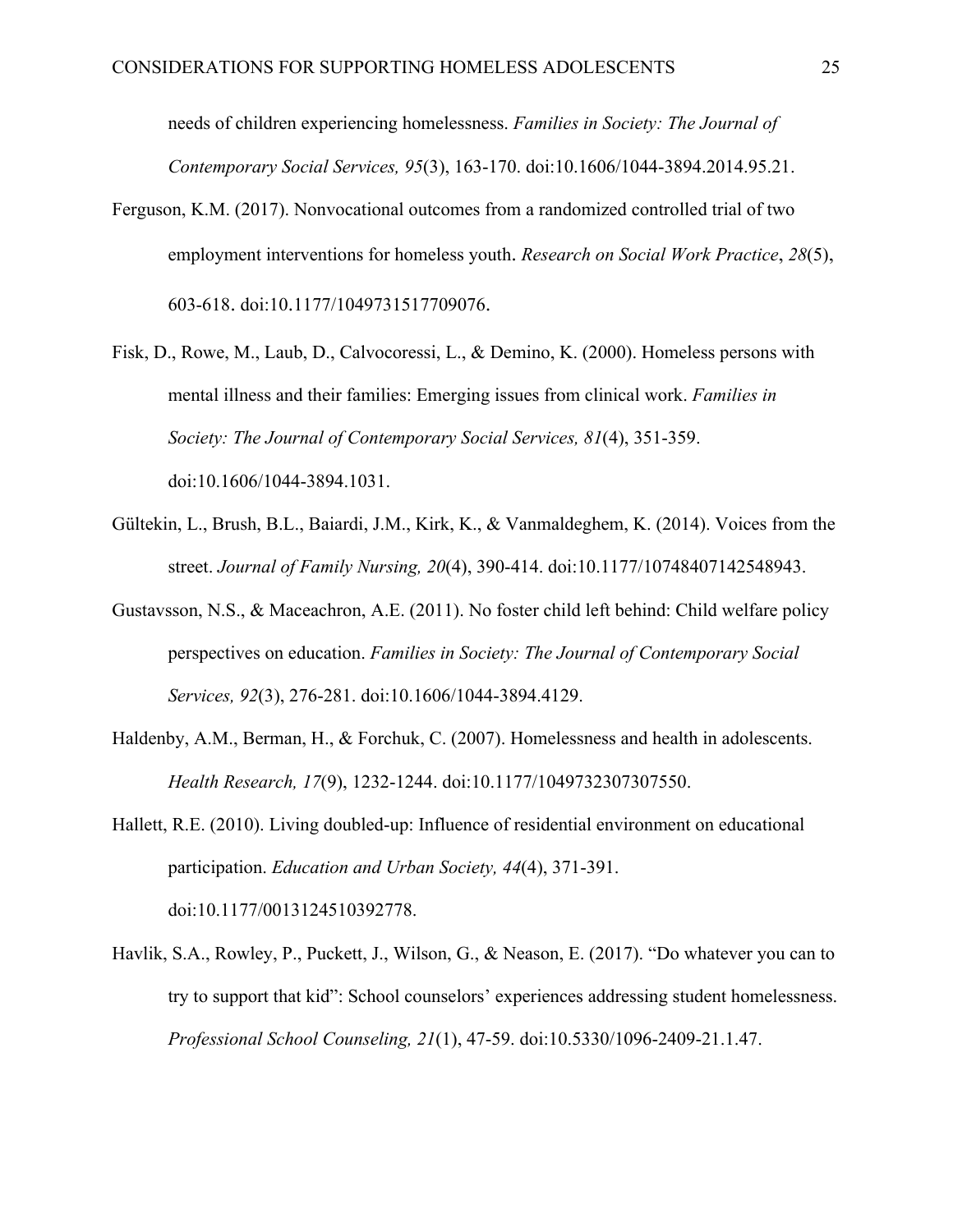- Havlik, S.A., Schultheis, K., Schneider, K., & Neason, E. (2016). Local Liaisons: Roles, challenges, and training in serving children and youth experiencing homeless. *Urban Education,* 1-31. doi:10.1177/0042085916668954.
- Low, J.A., Hallett, R.E., & Mo, E. (2016). Doubled-up homeless: Comparing educational outcomes with low-income students. *Education and Urban Society, 499,* 795-813. doi:10.1177/0013124516659525.
- Kidd, S.A., & Scrimenti, K. (2004). Evaluating child and youth homelessness. *Evaluation Review, 28*(4), 325-341. doi:10.1177/0193841x04264820.
- McGuire-Schwartz, M., Small, L.A., Parker, G., Kim, P., & McKay, M. (2014). Relationships between caregiver violence exposure, caregiver depression, and youth behavioral health among homeless families. *Research on Social Work Practice, 25*(5), 587-594. doi:10.1177/1049731514553921.
- McKinney-Vento Act of 2001, 42 U.S.C. § 725. (2002).
- Miller, P.M. (2012a). Educating (More and more) Students experiencing homelessness. *Educational Policy, 27*(5), 805-838. doi: 10.1177/0895904812440500.
- Miller, P.M. (2012b). Families' experiences in different homeless and highly mobile settings. *Education and Urban Society, 47*(1), 3-32. doi:10.1177/0013124512469814.
- Miller, P., & Schreiber, J. (2012). Multilevel considerations of family homelessness and schooling in the Recession era. *Journal of School Leadership, 22*(1), 147-185. doi:10.1177/105268461202200107.
- Murphy, J.F., & Tobin, K. (2012). Addressing the problems of homeless adolescents. *Journal of School Leadership, 22*(3), 633-663. doi:10.1177/105268461202200308.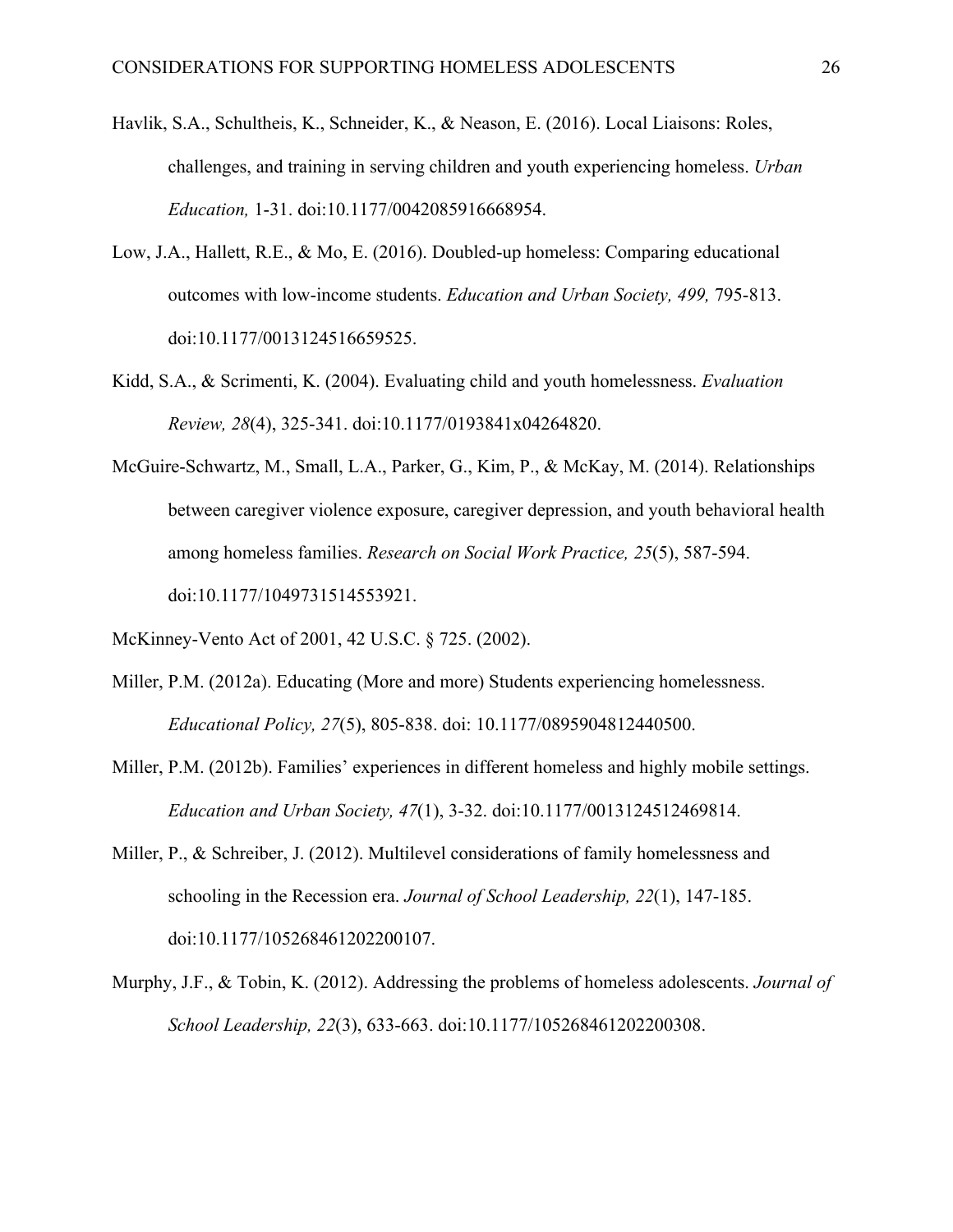- Narendorf, S. (2017). Intersection of homelessness and mental health: A mixed methods study of young adults who accessed psychiatric emergency services. *Children and Youth Services Review*, *81*, 54-62. doi:10.1016/j.childyouth.2017.07.024.
- Pavlakis, A.E., (2015). Reaching all families: Family, school, and community partnerships amid homelessness and high mobility in an urban district. *Urban Education, 53*(8), 1043-1073. doi:10.1177/0042085915613547.
- Rahman, M.A., Turner, J.F., & Elbedour, S. (2015). The U.S. Homeless student population: Homeless youth education, review of research classifications and typologies, and the U.S. federal legislative response. *Child & Youth Care Forum*, *44*(5), 687-709. doi:10.1007/s10566-014-9298-2.
- Rattelade, S., Farrell, S., Aubry, T., & Klodawsky, F. (2013). The relationship between victimization and mental health functioning in homeless youth and adults. *Journal of Interpersonal Violence*, *29*(9), 1606-1622. doi:10.1177/0886260513511529.
- Rashid, S. (2004). Evaluating a transitional living program for homeless, former foster care youth. *Research on Social Work Practice, 14*(4), 240-248. doi:10.1177/1049731503257883.
- Shelton, J., & Bond, L. (2017). "It just never worked out": How transgender and gender expansive youth understand their pathways into homelessness. *Families in Society: The Journal of Contemporary Social Services, 98*(4), 284-291. doi: 10.1606/1044- 3894.2017.98.33.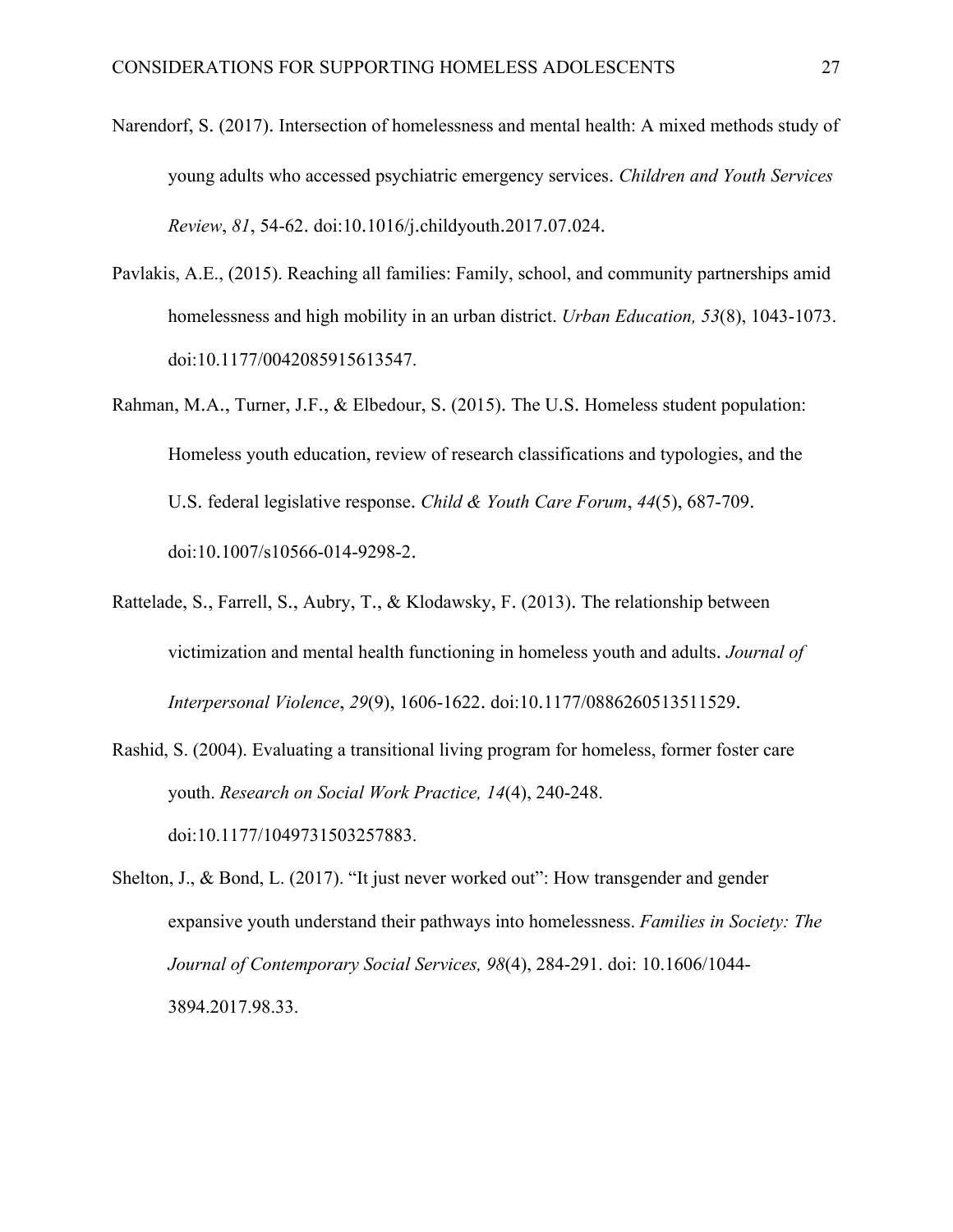- Shields, C.M., & Warke, A. (2010). The invisible crisis: Connecting schools with homeless families. *Journal of School Leadership, 20*(6), 789-819. doi:10.1177/105268461002000605.
- Smith, H. (2008). Searching for kinship: The creation of street families among homeless youth. *American Behavioral Scientist, 51*(6), 756-771. doi:10.1177/0002764207311986.
- ten Broeke, C. (2019, March 26). Lecture presented City of Rochester-Mayor's Work Group on Homelessness, Shelter, and Transitional Housing in Civic Center, Rochester, MN.
- Toro, P.A., Dworksky, A., & Fowler, P.J. (2007). Homeless Youth in the United States: Recent Research Findings and Intervention Approaches. *2007 National Symposium on Homelessness Research*, 231-263. Retrieved from

https://www.huduser.gov/publications/pdf/homeless\_symp\_07.pdf#page=231

- Tyler, K.A., & Ray, C.M. (2019). A latent class analysis of lifetime victimization among homeless youth. *Journal of Interpersonal Violence*. doi:10.1177/0886260519834090.
- Tyler, K.A., & Schmitz, R.M. (2018). Bullying at school and on the street: Risk factors and outcomes among homeless youth. *Journal of Interpersonal Violence*. doi:10.1177/0886260518794024.e
- Wildeman, C. (2013). Parental incarceration, child homelessness, and the invisible consequences of mass imprisonment. *The ANNALS of the American Academy of Political and Social Science, 651*(1), 74-96. doi: 10.1177/0002716213502921.
- Wong, C.F., Clark, L.F., & Marlotte, L. (2014). The impact of specific and complex trauma on the mental health of homeless youth. *Journal of Interpersonal Violence*, *31*(5), 831-854. doi:10.1177/0886260514556770.